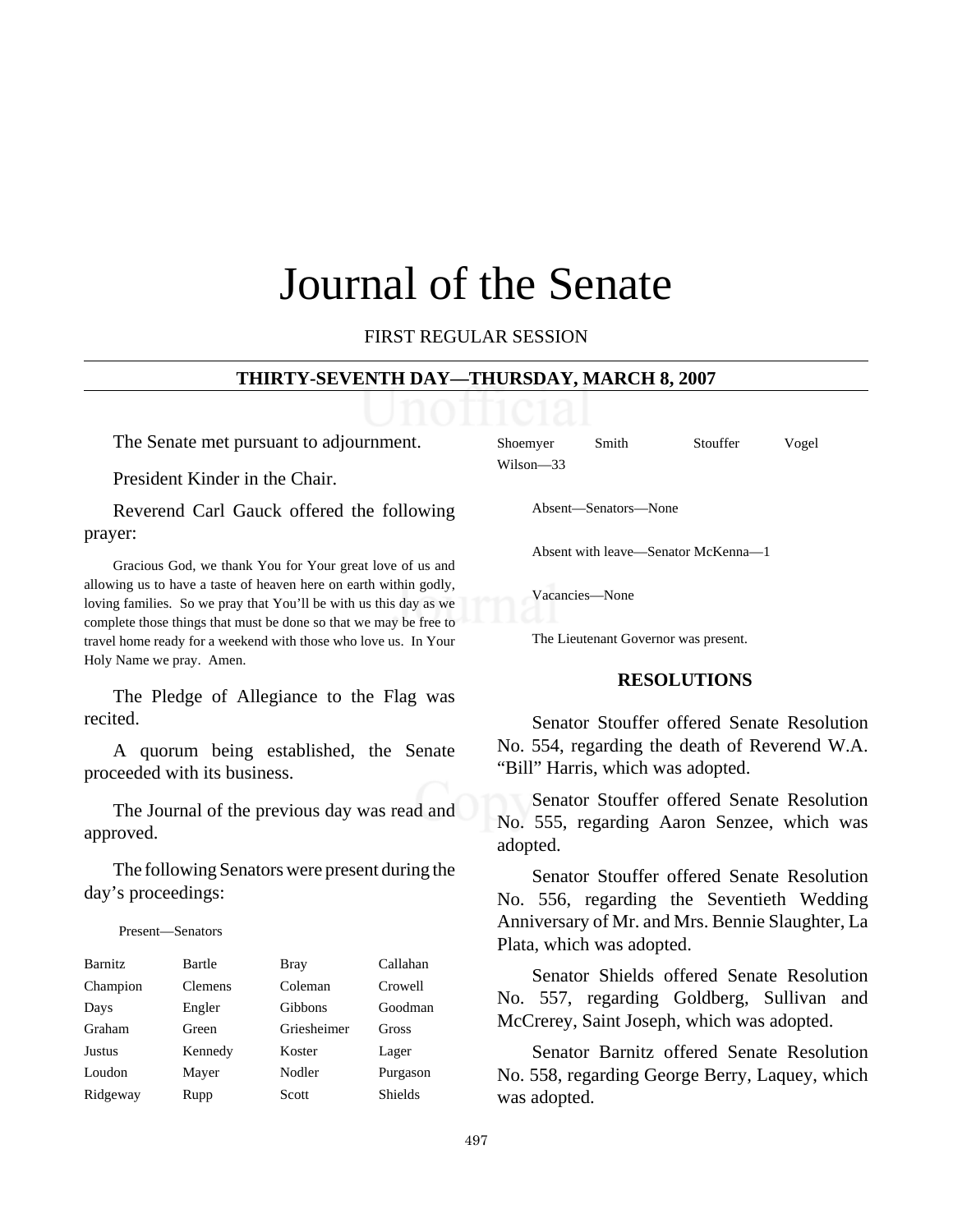Senator Griesheimer offered Senate Resolution No. 559, regarding Joseph Alexander Ferguson, which was adopted.

Senator Scott offered Senate Resolution No. 560, regarding the Empire District Electric Company, Bolivar, which was adopted.

Senator Scott offered Senate Resolution No. 561, regarding the Southwest Electric Cooperatives, Bolivar, which was adopted.

Senator Goodman offered Senate Resolution No. 562, regarding Steve S. Shepherd, Branson, which was adopted.

Senator Graham offered Senate Resolution No. 563, regarding Melvin C. Platt, Columbia, which was adopted.

Senator Bray offered Senate Resolution No. 564, regarding Kayla Vaughan, Kirkwood, which was adopted.

Senators Shoemyer and Graham offered Senate Resolution No. 565, regarding the Eightieth Birthday of Bea Goodin, Louisiana, which was adopted.

Senator Kennedy offered Senate Resolution No. 566, regarding Dean Odegard, St. Louis, which was adopted.

Senator Kennedy offered Senate Resolution No. 567, regarding Dr. Ronald C. Helms, Chesterfield, which was adopted.

Senator Lager offered Senate Resolution No. 568, regarding the Fiftieth Wedding Anniversary of Mr. and Mrs. Kenneth Chitwood, Clearmont, which was adopted.

# **CONCURRENT RESOLUTIONS**

Senator Bray offered the following concurrent resolution:

#### SENATE CONCURRENT RESOLUTION NO. 24

WHEREAS, every person in Missouri and in the United States deserves access to affordable, quality health care; and

WHEREAS, there is a growing crisis in health care in the United States of America, manifested in rising health care costs, increased premiums, out-of-pocket spending, decreased

international business competitiveness, and massive layoffs; and

WHEREAS, approximately 635,000 to 707,000 Missourians lacked health insurance in 2005; and

WHEREAS, those insured now often experience unacceptable medical debt and sometimes life-threatening delays in obtaining health care; and

WHEREAS, one-half of all personal bankruptcies are due to illnesses or medical bills; and

WHEREAS, the termination of Medicaid in 2008 and the rising cost of insuring state employees and teachers can best be met not by limiting benefits, but by expanding them under a national, publicly-funded health insurance program; and

WHEREAS, the complex bureaucracy arising from our system of fragmented, for-profit, multi-payer system of health care financing consumes approximately 30% of United States health care spending; and

WHEREAS, independent research by Kenneth E. Thorpe, PhD. found in 2003 that if Missouri adopted a single-payer, universal health program with benefits more generous than 75% of all private insurance benefits in the state, Missouri health care spending would decline by a savings of \$1.3 billion in administrative costs alone under a streamlined administrative structure; and

WHEREAS, United States Representative John Conyers has introduced H.R. 676, the United States National Health Insurance Act, in the United States House of Representatives, and this act would provide a universal, comprehensive, single-payer system of high quality national health insurance:

NOW, THEREFORE, BE IT RESOLVED that the members of the Missouri Senate, Ninety-Fourth General Assembly, First Regular Session, the House of Representatives concurring therein, hereby respectfully urge the United States Congress to enact the United States National Health Insurance Act sponsored by Representative Conyers; and

BE IT FURTHER RESOLVED that the Secretary of the Missouri Senate be instructed to prepare a properly inscribed copy of this resolution for President George W. Bush and each member of the Missouri Congressional delegation.

#### **REPORTS OF STANDING COMMITTEES**

Senator Gibbons, Chairman of the Committee on Gubernatorial Appointments, submitted the following reports, reading of which was waived:

Mr. President: Your Committee on Gubernatorial Appointments, to which were referred the following appointments and reappointments, begs leave to report that it has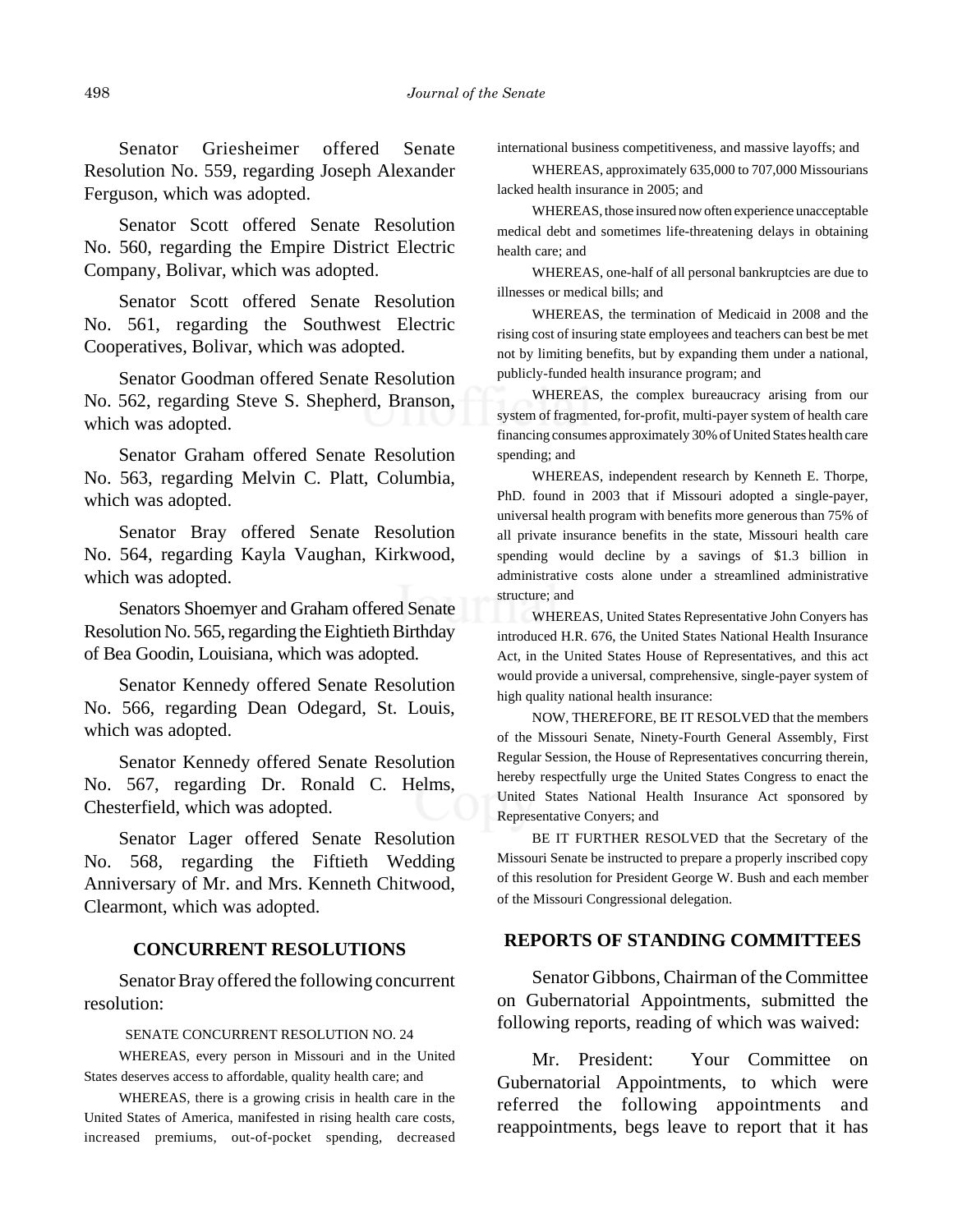considered the same and recommends that the Senate do give its advice and consent to the following:

Ronnie D. Dittemore, Ed.D., as a member of the Mental Health Commission;

Also,

Peter D. Kinder, as a member of the Missouri Community Service Commission;

Also,

Robert W. Cary, Democrat, as a member of the State Milk Board;

Also,

Gerald F. Engemann, Republican, as a member of the Dam and Reservoir Safety Council;

Also,

Kevin C. Sprouse, as a member of the Life Sciences Research Board;

Also,

James Buford, Republican, as a member of the Missouri State University Board of Governors;

Also,

Fred R. Schoen, as a member of the Well Installation Board.

Senator Gibbons requested unanimous consent of the Senate to vote on the above reports in one motion. There being no objection, the request was granted.

Senator Gibbons moved that the committee reports be adopted, and the Senate do give its advice and consent to the above appointments and reappointments, which motion prevailed.

President Pro Tem Gibbons assumed the Chair.

Senator Scott, Chairman of the Committee on Financial and Governmental Organizations and Elections, submitted the following reports:

Mr. President: Your Committee on Financial

and Governmental Organizations and Elections, to which was referred **SB 482**, begs leave to report that it has considered the same and recommends that the Senate Committee Substitute, hereto attached, do pass and be placed on the Consent Calendar.

Also,

Mr. President: Your Committee on Financial and Governmental Organizations and Elections, to which was referred **SB 150**, begs leave to report that it has considered the same and recommends that the Senate Committee Substitute, hereto attached, do pass and be placed on the Consent Calendar.

Also,

Mr. President: Your Committee on Financial and Governmental Organizations and Elections, to which was referred **SB 591**, begs leave to report that it has considered the same and recommends that the Senate Committee Substitute, hereto attached, do pass.

Also,

Mr. President: Your Committee on Financial and Governmental Organizations and Elections, to which was referred **SB 138**, begs leave to report that it has considered the same and recommends that the bill do pass and be placed on the Consent Calendar.

Also,

Mr. President: Your Committee on Financial and Governmental Organizations and Elections, to which was referred **SB 369**, begs leave to report that it has considered the same and recommends that the Senate Committee Substitute, hereto attached, do pass and be place on the Consent Calendar.

Also,

Mr. President: Your Committee on Financial and Governmental Organizations and Elections, to which was referred **SB 509**, begs leave to report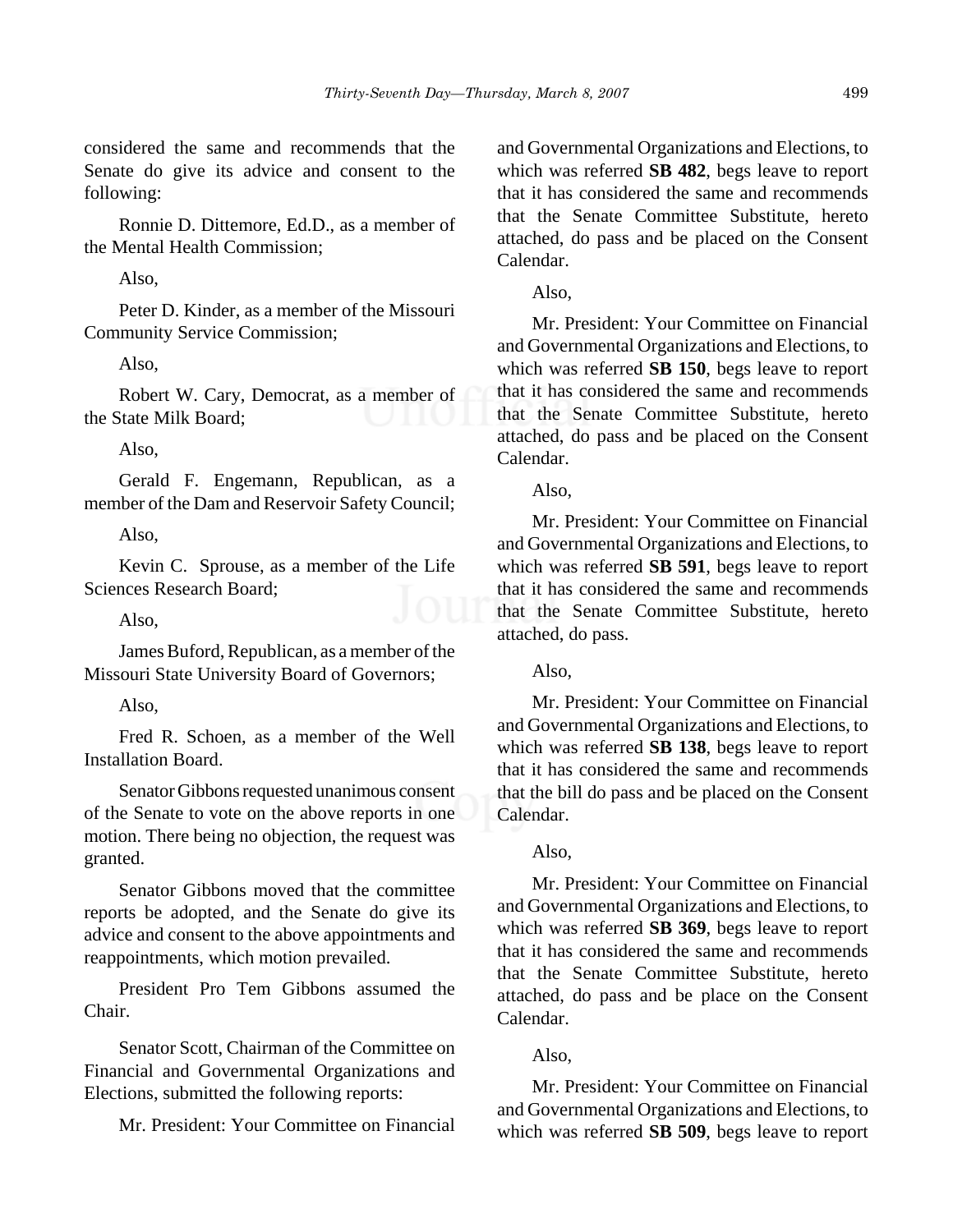that it has considered the same and recommends that the bill do pass and be placed on the Consent Calendar.

Also,

Mr. President: Your Committee on Financial and Governmental Organizations and Elections, to which was referred **SB 510**, begs leave to report that it has considered the same and recommends that the bill do pass and be placed on the Consent Calendar.

#### Also,

Mr. President: Your Committee on Financial and Governmental Organizations and Elections, to which was referred **SB 525**, begs leave to report that it has considered the same and recommends that the Senate Committee Substitute, hereto attached, do pass and be placed on the Consent Calendar.

# Also,

Mr. President: Your Committee on Financial and Governmental Organizations and Elections, to which was referred **SB 526**, begs leave to report that it has considered the same and recommends that the Senate Committee Substitute, hereto attached, do pass and be placed on the Consent Calendar.

#### Also,

Mr. President: Your Committee on Financial and Governmental Organizations and Elections, to which was referred **SB 550**, begs leave to report that it has considered the same and recommends that the bill do pass and be placed on the Consent Calendar.

# Also,

Mr. President: Your Committee on Financial and Governmental Organizations and Elections, to which was referred **SB 593**, begs leave to report that it has considered the same and recommends that the bill do pass and be placed on the Consent Calendar.

Also,

Mr. President: Your Committee on Financial and Governmental Organizations and Elections, to which was referred **SB 594**, begs leave to report that it has considered the same and recommends that the Senate Committee Substitute, hereto attached, do pass and be placed on the Consent Calendar.

Senator Vogel, Chairman of the Committee on Ways and Means, submitted the following reports:

Mr. President: Your Committee on Ways and Means, to which was referred **SB 400**, begs leave to report that it has considered the same and recommends that the bill do pass.

Also,

Mr. President: Your Committee on Ways and Means, to which was referred **SB 478**, begs leave to report that it has considered the same and recommends that the bill do pass and be placed on the Consent Calendar.

Also,

Mr. President: Your Committee on Ways and Means, to which was referred **SB 86**, begs leave to report that it has considered the same and recommends that the Senate Committee Substitute, hereto attached, do pass and be placed on the Consent Calendar.

Senator Griesheimer, Chairman of the Committee on Economic Development, Tourism and Local Government, submitted the following reports:

Mr. President: Your Committee on Economic Development, Tourism and Local Government, to which was referred **SB 559**, begs leave to report that it has considered the same and recommends that the bill do pass and be placed on the Consent Calendar.

Also,

Mr. President: Your Committee on Economic Development, Tourism and Local Government, to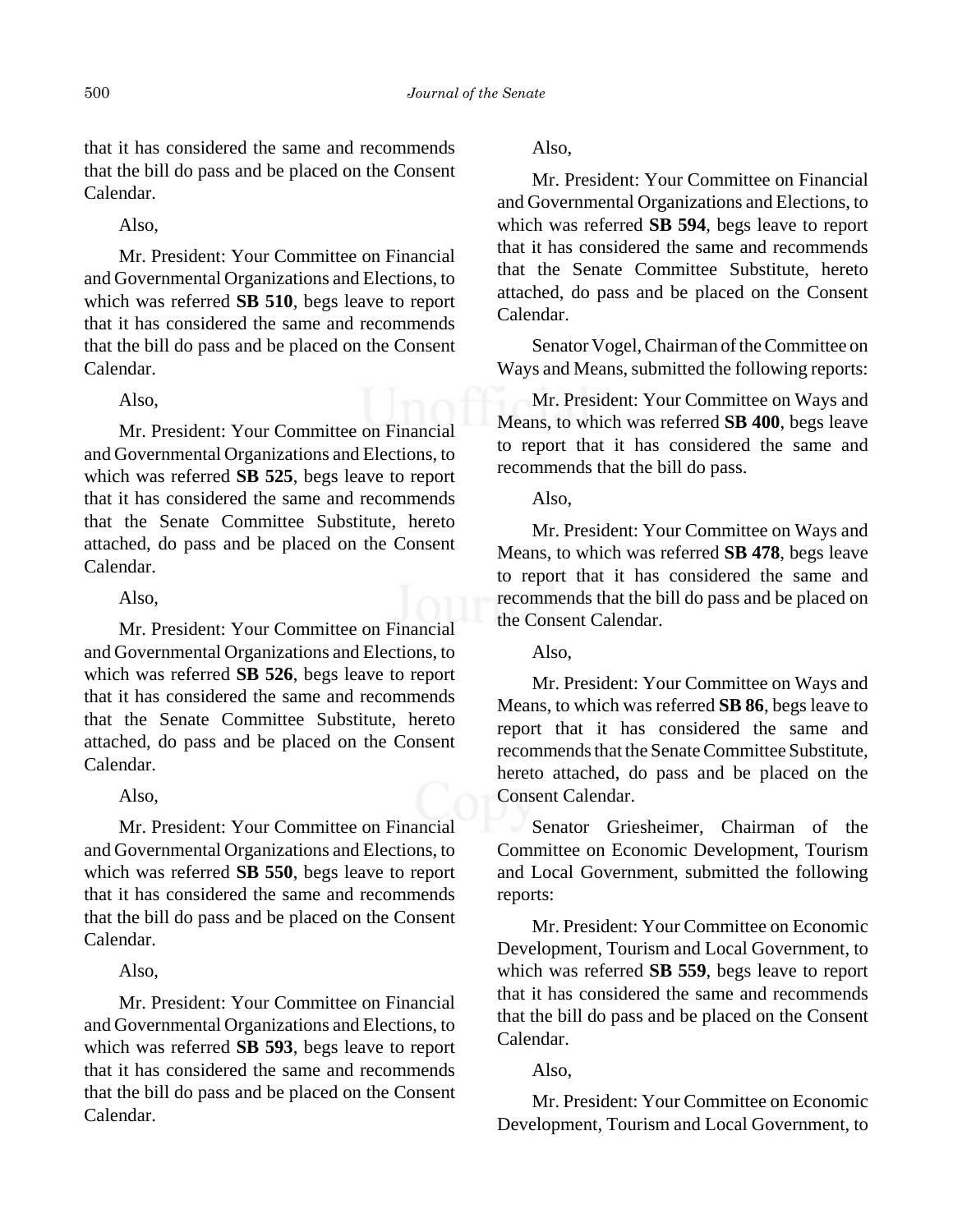which was referred **SB 497**, begs leave to report that it has considered the same and recommends that the Senate Committee Substitute, hereto attached, do pass and be place on the Consent Calendar.

# Also,

Mr. President: Your Committee on Economic Development, Tourism and Local Government, to which was referred **SB 671**, begs leave to report that it has considered the same and recommends that the bill do pass and be placed on the Consent Calendar.

Also,

Mr. President: Your Committee on Economic Development, Tourism and Local Government, to which was referred **SB 365**, begs leave to report that it has considered the same and recommends that the Senate Committee Substitute, hereto attached, do pass and be placed on the Consent Calendar.

Also,

Mr. President: Your Committee on Economic Development, Tourism and Local Government, to which was referred **SB 502**, begs leave to report that it has considered the same and recommends that the bill do pass and be placed on the Consent Calendar.

# Also,

Mr. President: Your Committee on Economic Development, Tourism and Local Government, to which was referred **SB 469**, begs leave to report that it has considered the same and recommends that the bill do pass and be placed on the Consent Calendar.

#### Also,

Mr. President: Your Committee on Economic Development, Tourism and Local Government, to which was referred **SB 213**, begs leave to report that it has considered the same and recommends that the bill do pass.

Also,

Mr. President: Your Committee on Economic Development, Tourism and Local Government, to which was referred **SB 20**, begs leave to report that it has considered the same and recommends that the Senate Committee Substitute, hereto attached, do pass.

Senator Champion, Chairman of the Committee on Seniors, Families and Public Health, submitted the following reports:

Mr. President: Your Committee on Seniors, Families and Public Health, to which was referred **SB 85**, begs leave to report that it has considered the same and recommends that the Senate Committee Substitute, hereto attached, do pass.

Also,

Mr. President: Your Committee on Seniors, Families and Public Health, to which was referred **SB 333**, begs leave to report that it has considered the same and recommends that the Senate Committee Substitute, hereto attached, do pass and be placed on the Consent Calendar.

Senator Bartle, Chairman of the Committee on the Judiciary and Civil and Criminal Jurisprudence, submitted the following reports:

Mr. President: Your Committee on the Judiciary and Civil and Criminal Jurisprudence, to which was referred **SB 429**, begs leave to report that it has considered the same and recommends that the Senate Committee Substitute, hereto attached, do pass.

# Also,

Mr. President: Your Committee on the Judiciary and Civil and Criminal Jurisprudence, to which was referred **SB 5**, begs leave to report that it has considered the same and recommends that the Senate Committee Substitute, hereto attached, do pass.

Also,

Mr. President: Your Committee on the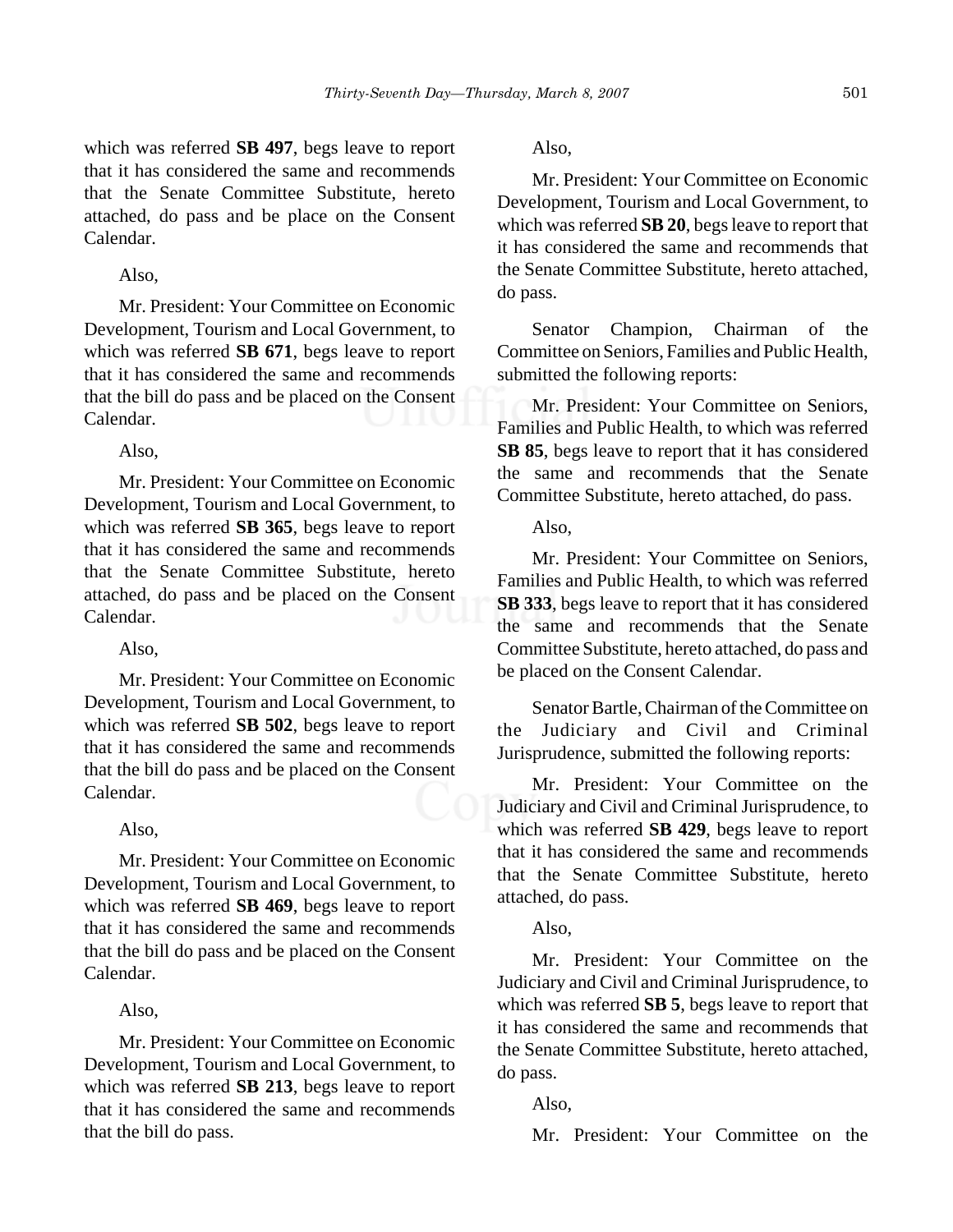Judiciary and Civil and Criminal Jurisprudence, to which was referred **SB 368**, begs leave to report that it has considered the same and recommends that the Senate Committee Substitute, hereto attached, do pass.

Also,

Mr. President: Your Committee on the Judiciary and Civil and Criminal Jurisprudence, to which was referred **SB 516**, begs leave to report that it has considered the same and recommends that the bill do pass and be placed on the Consent Calendar.

Also,

Mr. President: Your Committee on the Judiciary and Civil and Criminal Jurisprudence, to which was referred **SB 426**, begs leave to report that it has considered the same and recommends that the bill do pass and be placed on the Consent Calendar.

Senator Clemens, Chairman of the Committee on Agriculture, Conservation, Parks and Natural Resources, submitted the following reports:

Mr. President: Your Committee on Agriculture, Conservation, Parks and Natural Resources, to which was referred **SB 488**, begs leave to report that it has considered the same and recommends that the bill do pass and be placed on the Consent Calendar.

Also,

Mr. President: Your Committee on Agriculture, Conservation, Parks and Natural Resources, to which was referred **SB 417**, begs leave to report that it has considered the same and recommends that the bill do pass.

Also,

Mr. President: Your Committee on Agriculture, Conservation, Parks and Natural Resources, to which was referred **SB 534**, begs leave to report that it has considered the same and recommends that the bill do pass.

Senator Nodler, Chairman of the Committee on Education, submitted the following reports:

Mr. President: Your Committee on Education, to which was referred **SB 254**, begs leave to report that it has considered the same and recommends that the Senate Committee Substitute, hereto attached, do pass.

Also,

Mr. President: Your Committee on Education, to which was referred **SJR 8**, begs leave to report that it has considered the same and recommends that the joint resolution do pass.

Also,

Mr. President: Your Committee on Education, to which was referred **SB 133**, begs leave to report that it has considered the same and recommends that the bill do pass and be placed on the Consent Calendar.

Also,

Mr. President: Your Committee on Education, to which was referred **SB 140**, begs leave to report that it has considered the same and recommends that the bill do pass and be placed on the Consent Calendar.

Also,

Mr. President: Your Committee on Education, to which was referred **SB 137**, begs leave to report that it has considered the same and recommends that the Senate Committee Substitute, hereto attached, do pass and be placed on the Consent Calendar.

Senator Stouffer, Chairman of the Committee on Transportation, submitted the following reports:

Mr. President: Your Committee on Transportation, to which were referred **SB 45** and **SB 39**, begs leave to report that it has considered the same and recommends that the Senate Committee Substitute, hereto attached, do pass.

Also,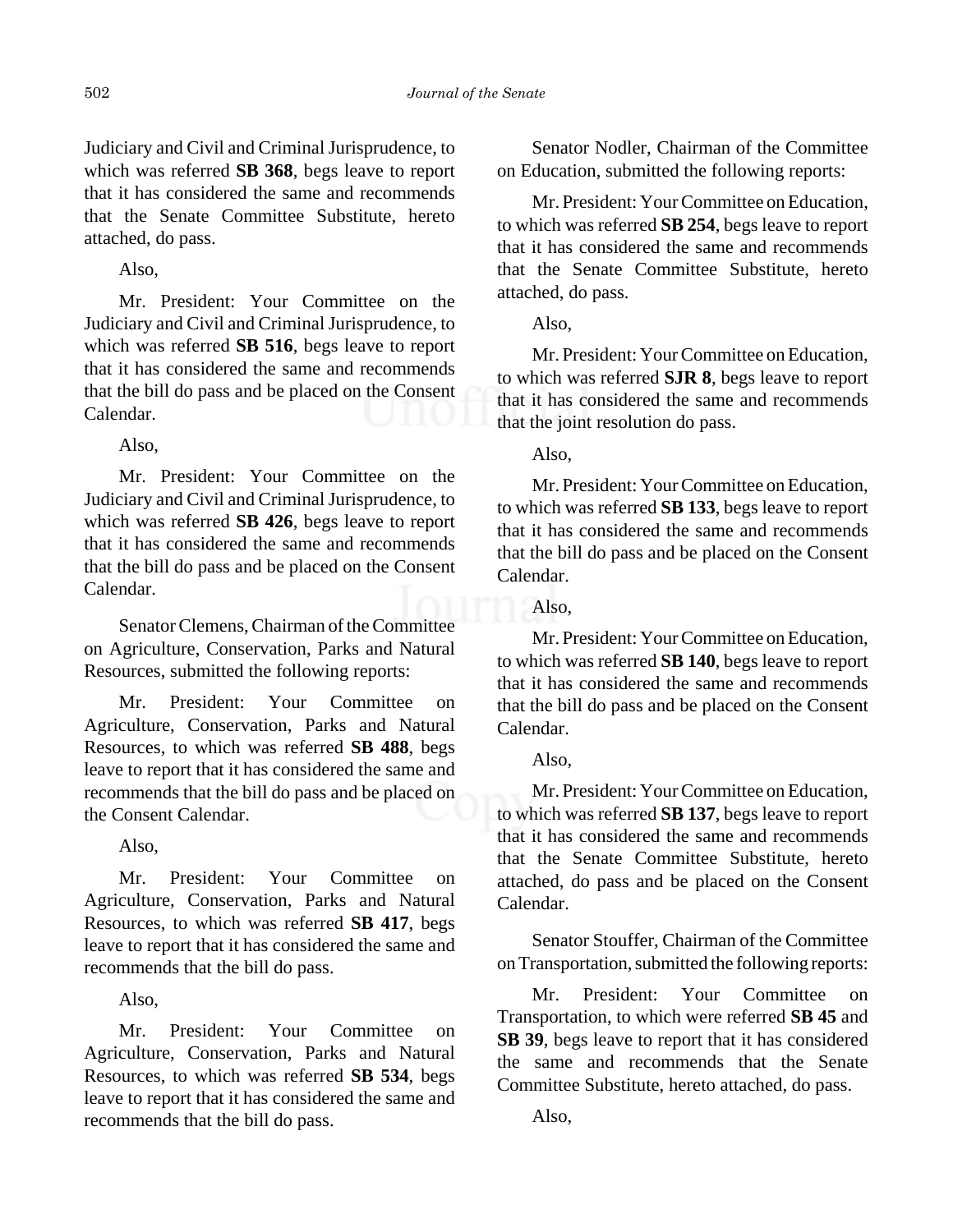Mr. President: Your Committee on Transportation, to which was referred **SB 185**, begs leave to report that it has considered the same and recommends that the bill do pass and be placed on the Consent Calendar.

Also,

Mr. President: Your Committee on Transportation, to which was referred **SB 17**, begs leave to report that it has considered the same and recommends that the Senate Committee Substitute, hereto attached, do pass.

Senator Goodman, Chairman of the Committee on Governmental Accountability and Fiscal Oversight, submitted the following reports:

Mr. President: Your Committee on Governmental Accountability and Fiscal Oversight, to which was referred **SB 385**, begs leave to report that it has considered the same and recommends that the Senate Committee Substitute, hereto attached, do pass.

Also,

Mr. President: Your Committee on Governmental Accountability and Fiscal Oversight, to which were referred **SB 164**; **SCS** for **SB 16**; and **SCS** for **SB 456**, begs leave to report that it has considered the same and recommends that the bills do pass.

Senator Loudon, Chairman of the Committee on Small Business, Insurance and Industrial Relations, submitted the following reports:

Mr. President: Your Committee on Small Business, Insurance and Industrial Relations, to which was referred **SB 66**, begs leave to report that it has considered the same and recommends that the Senate Committee Substitute, hereto attached, do pass.

Also,

Mr. President: Your Committee on Small Business, Insurance and Industrial Relations, to which was referred **SB 304**, begs leave to report that it has considered the same and recommends that the bill do pass and be placed on the Consent Calendar.

Senator Engler, Chairman of the Committee on Commerce, Energy and the Environment, submitted the following report:

Mr. President: Your Committee on Commerce, Energy and the Environment, to which was referred **SB 419**, begs leave to report that it has considered the same and recommends that the bill do pass and be placed on the Consent Calendar.

Also,

Mr. President: Your Committee on Commerce, Energy and the Environment, to which was referred **SB 313**, begs leave to report that it has considered the same and recommends that the Senate Committee Substitute, hereto attached, do pass.

Also,

Mr. President: Your Committee on Commerce, Energy and Environment, to which was referred **SB 453**, begs leave to report that it has considered the same and recommends that the Senate Committee Substitute, hereto attached, do pass.

# Also,

Mr. President: Your Committee on Commerce, Energy and the Environment, to which was referred **SB 391**, begs leave to report that it has considered the same and recommends that the Senate Committee Substitute, hereto attached, do pass.

Senator Shields, Chairman of the Committee on Rules, Joint Rules, Resolutions and Ethics, submitted the following report:

Mr. President: Your Committee on Rules, Joint Rules, Resolutions and Ethics, to which was referred **SCR 18**, begs leave to report that it has considered the same and recommends that the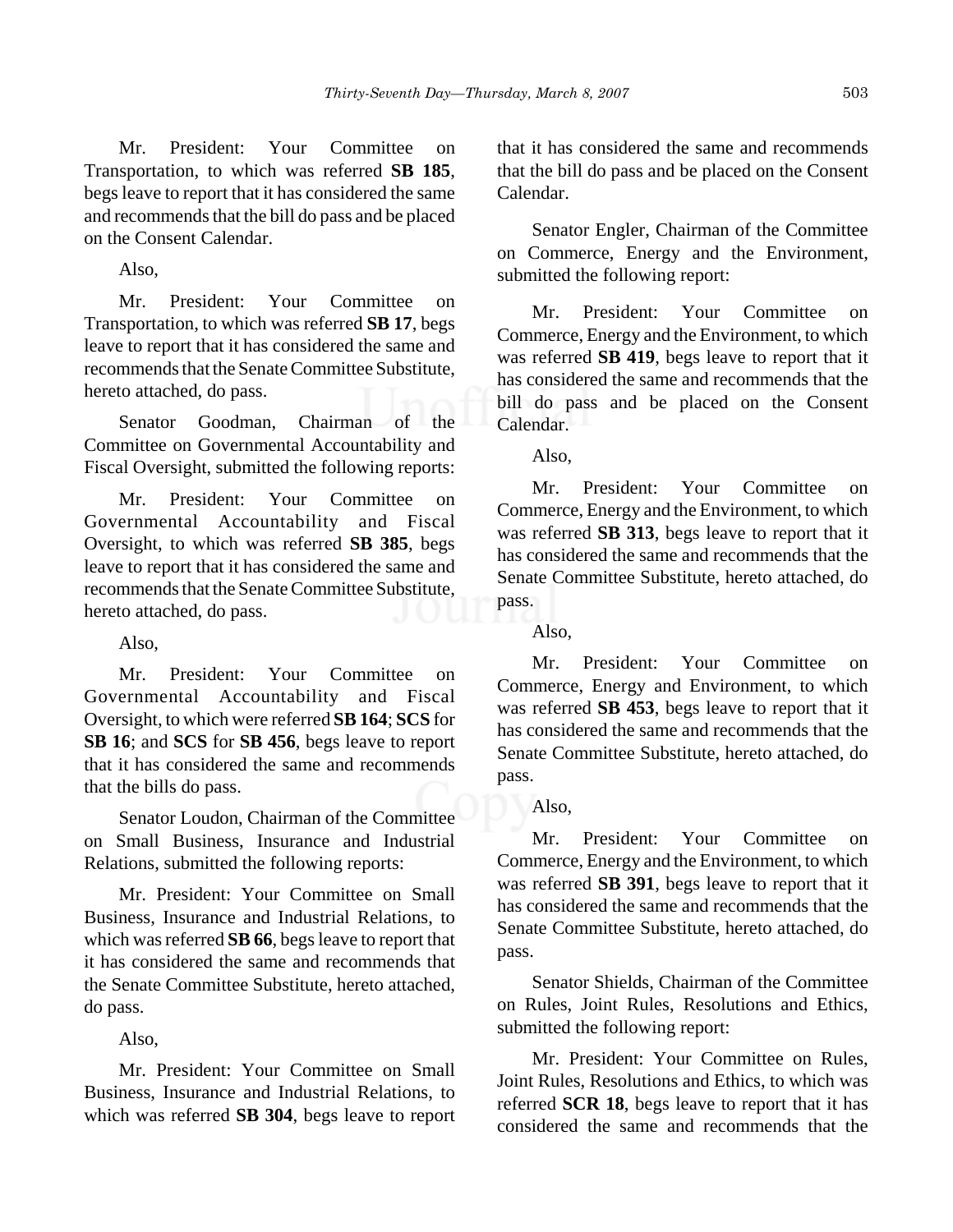concurrent resolution do pass.

# **SENATE BILLS FOR PERFECTION**

Senator Rupp moved that **SB 169**, with **SCS**, **SS** for **SCS** and **SA 1** (pending), be called from the Informal Calendar and again taken up for perfection, which motion prevailed.

#### **SA 1** was again taken up.

At the request of Senator Purgason, the above amendment was withdrawn.

President Kinder assumed the Chair.

Senator Kennedy offered **SA 2**:

# SENATE AMENDMENT NO. 2

Amend Senate Substitute for Senate Committee Substitute for Senate Bill No. 169, Page 1, Section A, Line 3 of said page, by inserting after all of said line the following:

"135.535. 1. A corporation, limited liability corporation, partnership or sole proprietorship, which moves its operations from outside Missouri or outside a distressed community into a distressed community, or which commences operations in a distressed community on or after January 1, 1999, and in either case has more than seventy-five percent of its employees at the facility in the distressed community, and which has fewer than one hundred employees for whom payroll taxes are paid, and which is a manufacturing, biomedical, medical devices, scientific research, animal research, computer software design or development, computer programming, including Internet, web hosting, and other information technology, wireless or wired or other telecommunications or a professional firm shall receive a forty percent credit against income taxes owed pursuant to chapter 143, 147 or 148, RSMo, other than taxes withheld pursuant to sections 143.191 to 143.265, RSMo, for each of the three years after such move, if approved by the department of economic development, which shall issue a certificate of eligibility if the department determines that the taxpayer is eligible for such

credit. The maximum amount of credits per taxpayer set forth in this subsection shall not exceed one hundred twenty-five thousand dollars for each of the three years for which the credit is claimed. The department of economic development, by means of rule or regulation promulgated pursuant to the provisions of chapter 536, RSMo, shall assign appropriate North American Industry Classification System numbers to the companies which are eligible for the tax credits provided for in this section. Such three-year credits shall be awarded only one time to any company which moves its operations from outside of Missouri or outside of a distressed community into a distressed community or to a company which commences operations within a distressed community. A taxpayer shall file an application for certification of the tax credits for the first year in which credits are claimed and for each of the two succeeding taxable years for which credits are claimed.

2. Employees of such facilities physically working and earning wages for that work within a distressed community whose employers have been approved for tax credits pursuant to subsection 1 of this section by the department of economic development for whom payroll taxes are paid shall also be eligible to receive a tax credit against individual income tax, imposed pursuant to chapter 143, RSMo, equal to one and one-half percent of their gross salary paid at such facility earned for each of the three years that the facility receives the tax credit provided by this section, so long as they were qualified employees of such entity. The employer shall calculate the amount of such credit and shall report the amount to the employee and the department of revenue.

3. A tax credit against income taxes owed pursuant to chapter 143, 147 or 148, RSMo, other than the taxes withheld pursuant to sections 143.191 to 143.265, RSMo, in lieu of the credit against income taxes as provided in subsection 1 of this section, may be taken by such an entity in a distressed community in an amount of forty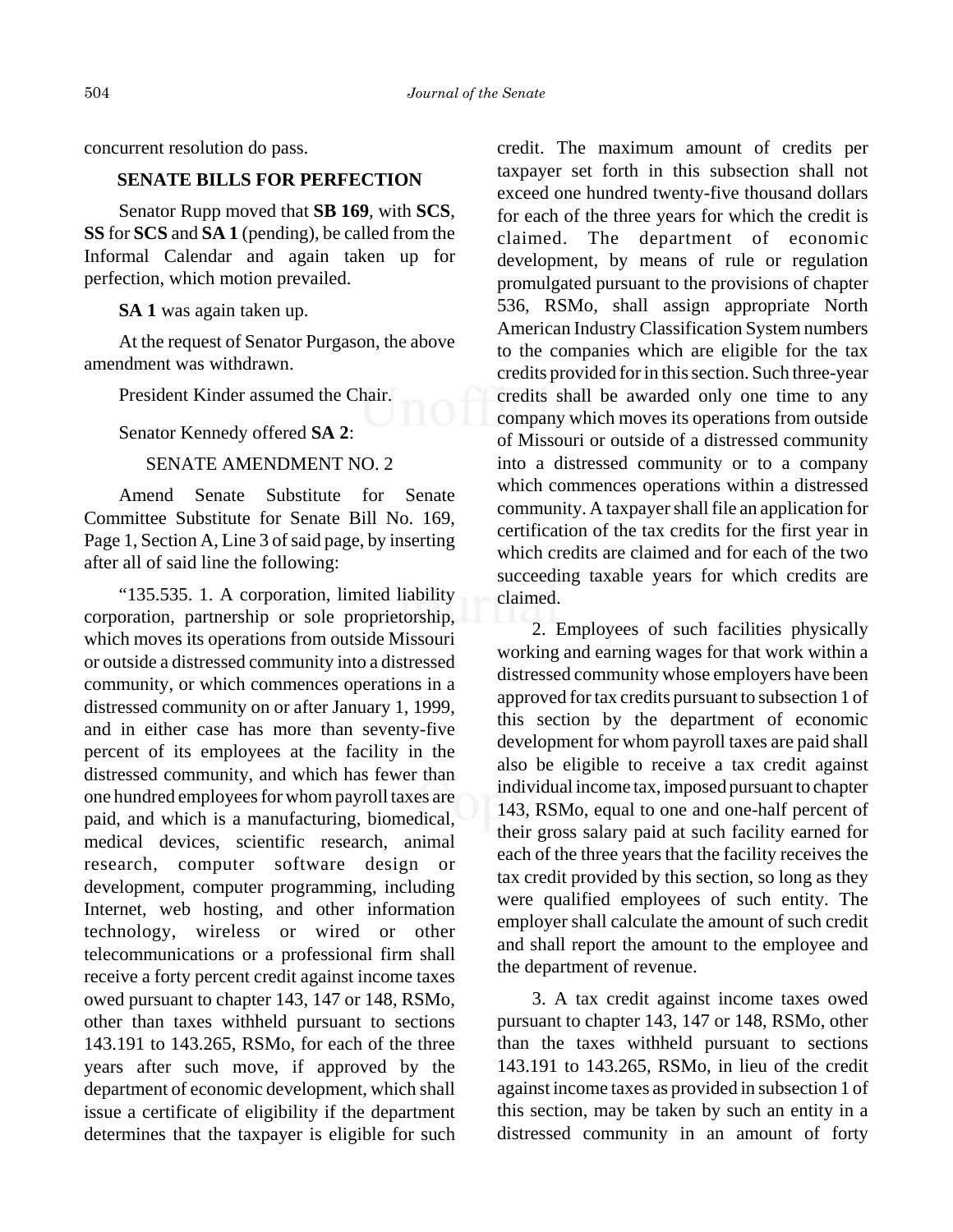percent of the amount of funds expended for computer equipment and its maintenance, medical laboratories and equipment, research laboratory equipment, manufacturing equipment, fiber optic equipment, high speed telecommunications, wiring or software development expense up to a maximum of seventy-five thousand dollars in tax credits for such equipment or expense per year per entity and for each of three years after commencement in or moving operations into a distressed community.

4. A corporation, partnership or sole partnership, which has no more than one hundred employees for whom payroll taxes are paid, which is already located in a distressed community and which expends funds for such equipment pursuant to subsection 3 of this section in an amount exceeding its average of the prior two years for such equipment, shall be eligible to receive a tax credit against income taxes owed pursuant to chapters 143, 147 and 148, RSMo, in an amount equal to the lesser of seventy-five thousand dollars or twenty-five percent of the funds expended for such additional equipment per such entity. Tax credits allowed pursuant to this subsection or subsection 1 of this section may be carried back to any of the three prior tax years and carried forward to any of the five tax years.

5. An existing corporation, partnership or sole proprietorship that is located within a distressed community and that relocates employees from another facility outside of the distressed community to its facility within the distressed community, and an existing business located within a distressed community that hires new employees for that facility may both be eligible for the tax credits allowed by subsections 1 and 3 of this section. To be eligible for such tax credits, such a business, during one of its tax years, shall employ within a distressed community at least twice as many employees as were employed at the beginning of that tax year. A business hiring employees shall have no more than one hundred employees before the addition of the new

employees. This subsection shall only apply to a business which is a manufacturing, biomedical, medical devices, scientific research, animal research, computer software design or development, computer programming or telecommunications business, or a professional firm.

6. Tax credits shall be approved for applicants meeting the requirements of this section in the order that such applications are received. Certificates of tax credits issued in accordance with this section may be transferred, sold or assigned by notarized endorsement which names the transferee.

7. The tax credits allowed pursuant to subsections 1, 2, 3, 4 and 5 of this section shall be for an amount of no more than ten million dollars for each year beginning in 1999. **To the extent there are available tax credits remaining under the ten million dollar cap provided in this section, up to one hundred thousand dollars in the remaining credits shall first be used for tax credits authorized under section 135.562.** The total maximum credit for all entities already located in distressed communities and claiming credits pursuant to subsection 4 of this section shall be seven hundred and fifty thousand dollars. The department of economic development in approving taxpayers for the credit as provided for in subsection 6 of this section shall use information provided by the department of revenue regarding taxes paid in the previous year, or projected taxes for those entities newly established in the state, as the method of determining when this maximum will be reached and shall maintain a record of the order of approval. Any tax credit not used in the period for which the credit was approved may be carried over until the full credit has been allowed.

8. A Missouri employer relocating into a distressed community and having employees covered by a collective bargaining agreement at the facility from which it is relocating shall not be eligible for the credits in subsection 1, 3, 4 or 5 of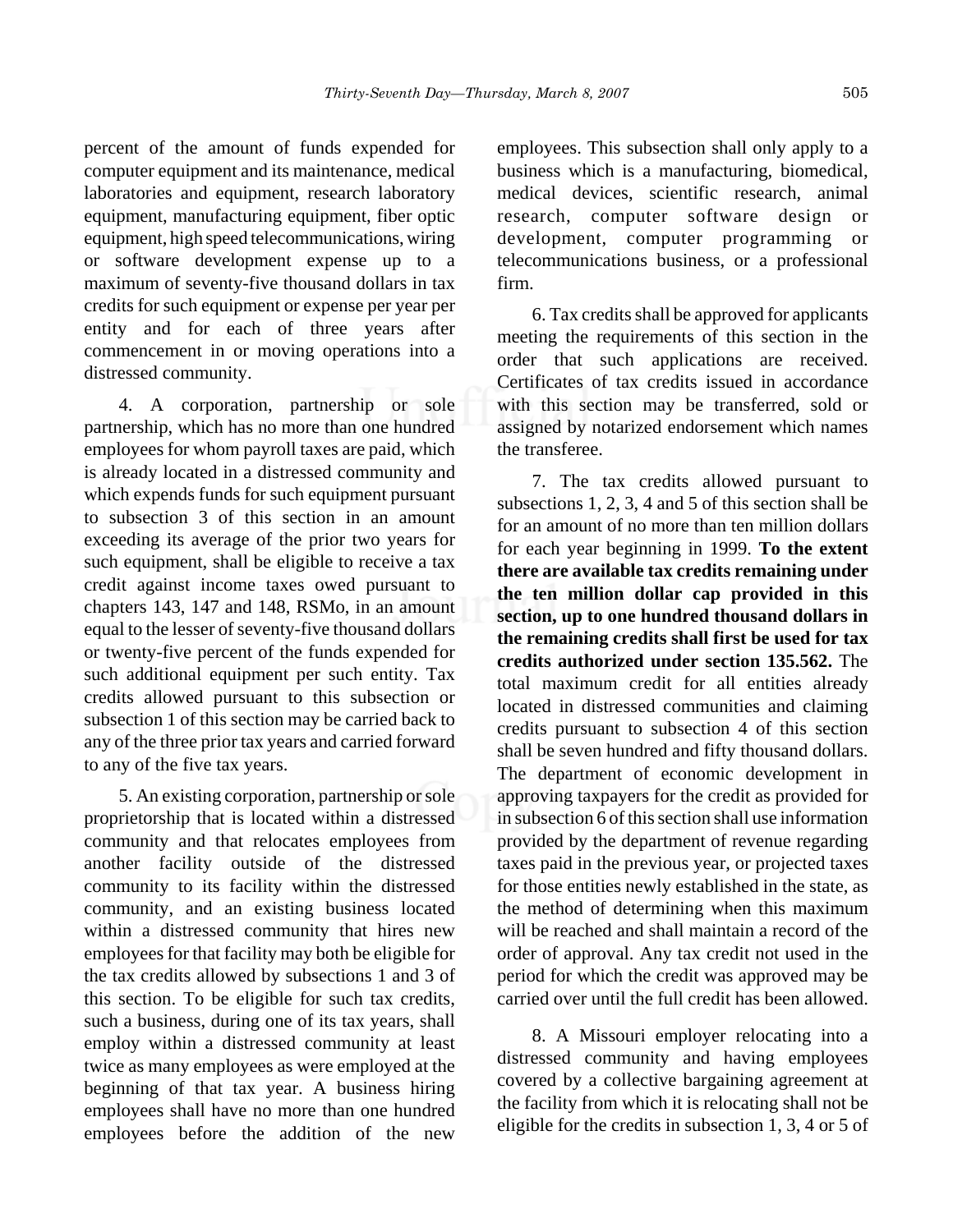this section, and its employees shall not be eligible for the credit in subsection 2 of this section if the relocation violates or terminates a collective bargaining agreement covering employees at the facility, unless the affected collective bargaining unit concurs with the move.

9. Notwithstanding any provision of law to the contrary, no taxpayer shall earn the tax credits allowed in this section and the tax credits otherwise allowed in section 135.110, or the tax credits, exemptions, and refund otherwise allowed in sections 135.200, 135.220, 135.225 and 135.245, respectively, for the same business for the same tax period.

**135.562. 1. If any taxpayer with a federal adjusted gross income of thirty thousand dollars or less incurs costs for the purpose of making all or any portion of such taxpayer's principal dwelling accessible to an individual with a disability who permanently resides with the taxpayer, such taxpayer shall receive a tax credit against such taxpayer's Missouri income tax liability in an amount equal to the lesser of one hundred percent of such costs or two thousand five hundred dollars per taxpayer, per tax year.**

**2. Any taxpayer with a federal adjusted gross income greater than thirty thousand dollars but less than sixty thousand dollars who incurs costs for the purpose of making all or any portion of such taxpayer's principal dwelling accessible to an individual with a disability who permanently resides with the taxpayer, shall receive a tax credit against such taxpayer's Missouri income tax liability in an amount equal to the lesser of fifty percent of such costs or two thousand five hundred dollars per taxpayer, per tax year. No taxpayer shall be eligible to receive tax credits under this section in any tax year immediately following a tax year in which such taxpayer received tax credits under the provisions of this section.**

**3. Tax credits issued pursuant to this**

**section may be refundable in an amount not to exceed two thousand five hundred dollars per tax year.**

**4. Eligible costs for which the credit may be claimed include:**

**(1) Constructing entrance or exit ramps;**

**(2) Widening exterior or interior doorways;**

**(3) Widening hallways;**

**(4) Installing handrails or grab bars;**

**(5) Moving electrical outlets and switches;**

**(6) Installing stairway lifts;**

**(7) Installing or modifying fire alarms, smoke detectors, and other alerting systems;**

**(8) Modifying hardware of doors; or**

**(9) Modifying bathrooms.**

**5. The tax credits allowed, including the maximum amount that may be claimed, pursuant to this section shall be reduced by an amount sufficient to offset any amount of such costs a taxpayer has already deducted from such taxpayer's federal adjusted gross income or to the extent such taxpayer has applied any other state or federal income tax credit to such costs.**

**6. A taxpayer shall claim a credit allowed by this section in the same taxable year as the credit is issued, and at the time such taxpayer files his or her Missouri income tax return; provided that, such return is timely filed.**

**7. The department may, in consultation with the department of social services, promulgate such rules or regulations as are necessary to administer the provisions of this section. Any rule or portion of a rule, as that term is defined in section 536.010, RSMo, that is created under the authority delegated in this section shall become effective only if it complies with and is subject to all of the provisions of chapter 536, RSMo, and, if applicable, section**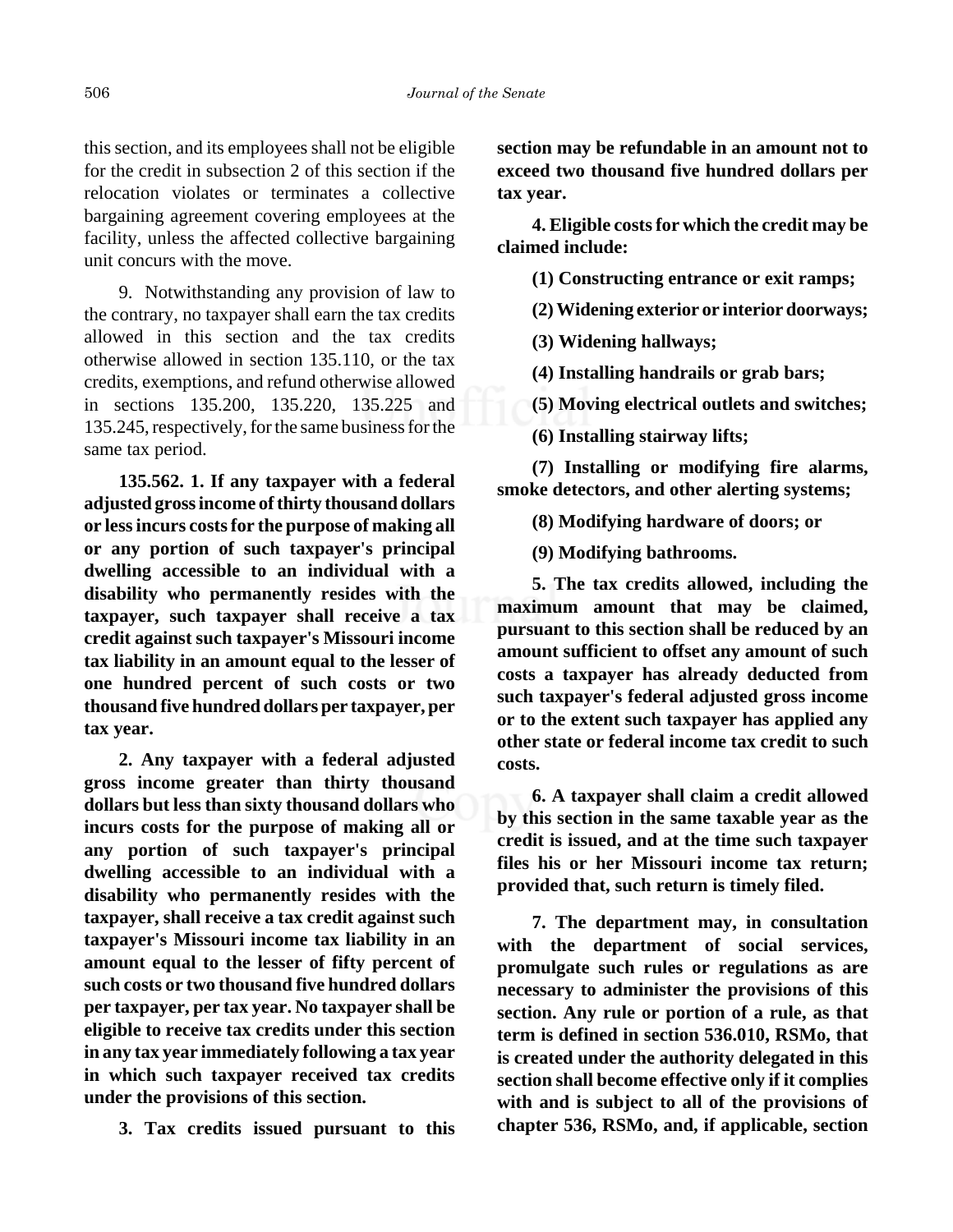**536.028, RSMo. This section and chapter 536, RSMo, are nonseverable and if any of the powers vested with the general assembly pursuant to chapter 536, RSMo, to review, to delay the effective date or to disapprove and annul a rule are subsequently held unconstitutional, then the grant of rulemaking authority and any rule proposed or adopted after August 28, 2007, shall be invalid and void.**

**8. The provisions of this section shall apply to all tax years beginning on or after January 1, 2008.**

**9. The provisions of this section shall expire December 31, 2013.**

**10. In no event shall the aggregate amount of all tax credits allowed pursuant to this section exceed one hundred thousand dollars in any given fiscal year. The tax credits issued pursuant to this section shall be on a first-come, first-served filing basis.**"; and

Further amend the title and enacting clause accordingly.

Senator Kennedy moved that the above amendment be adopted, which motion prevailed.

Senator Ridgeway assumed the Chair.

Senator Crowell offered **SA 3**:

#### SENATE AMENDMENT NO. 3

Amend Senate Substitute for Senate Committee Substitute for Senate Bill No. 169, Page 1, In the Title, Lines 2-3, by striking all of said lines and inserting in lieu thereof the following: "To repeal section 135.750, RSMo, and to enact in lieu thereof two new sections relating to certain tax credit programs."; and

Further amend page 8, section 135.662, line 19 by inserting after all of said line the following:

"135.750. 1. **As used in this section, the following terms mean:**

**(1) "Highly compensated individual", any**

**individual who receives compensation in excess of one million dollars in connection with a single qualified film production project;**

**(2) "Qualified film production project", any film, video, commercial, or television production, as approved by the department of economic development and the office of the Missouri film commission, that is under thirty minutes in length with an expected in-state expenditure budget in excess of fifty thousand dollars, or that is over thirty minutes in length with an expected in-state expenditure budget in excess of one hundred thousand dollars. Regardless of the production costs, "qualified film production project" shall not include any:**

**(a) News or current events programming;**

**(b) Talk show;**

**(c) Production produced primarily for industrial, corporate, or institutional purposes, and for internal use;**

**(d) Sports event or sports program;**

**(e) Gala presentation or awards show;**

**(f) Infomercial or any production that directly solicits funds;**

**(g) Political ad;**

**(h) Production that is considered obscene, as defined in section 573.010, RSMo;**

**(3) "Qualifying expenses", the sum of the total amount spent in this state for the following by a production company in connection with a qualified film production project:**

**(a) Goods and services leased or purchased by the production company. For goods with a purchase price of twenty-five thousand dollars or more, the amount included in qualifying expenses shall be the purchase price less the fair market value of the goods at the time the production is completed;**

**(b) Compensation and wages paid by the production company on which the production**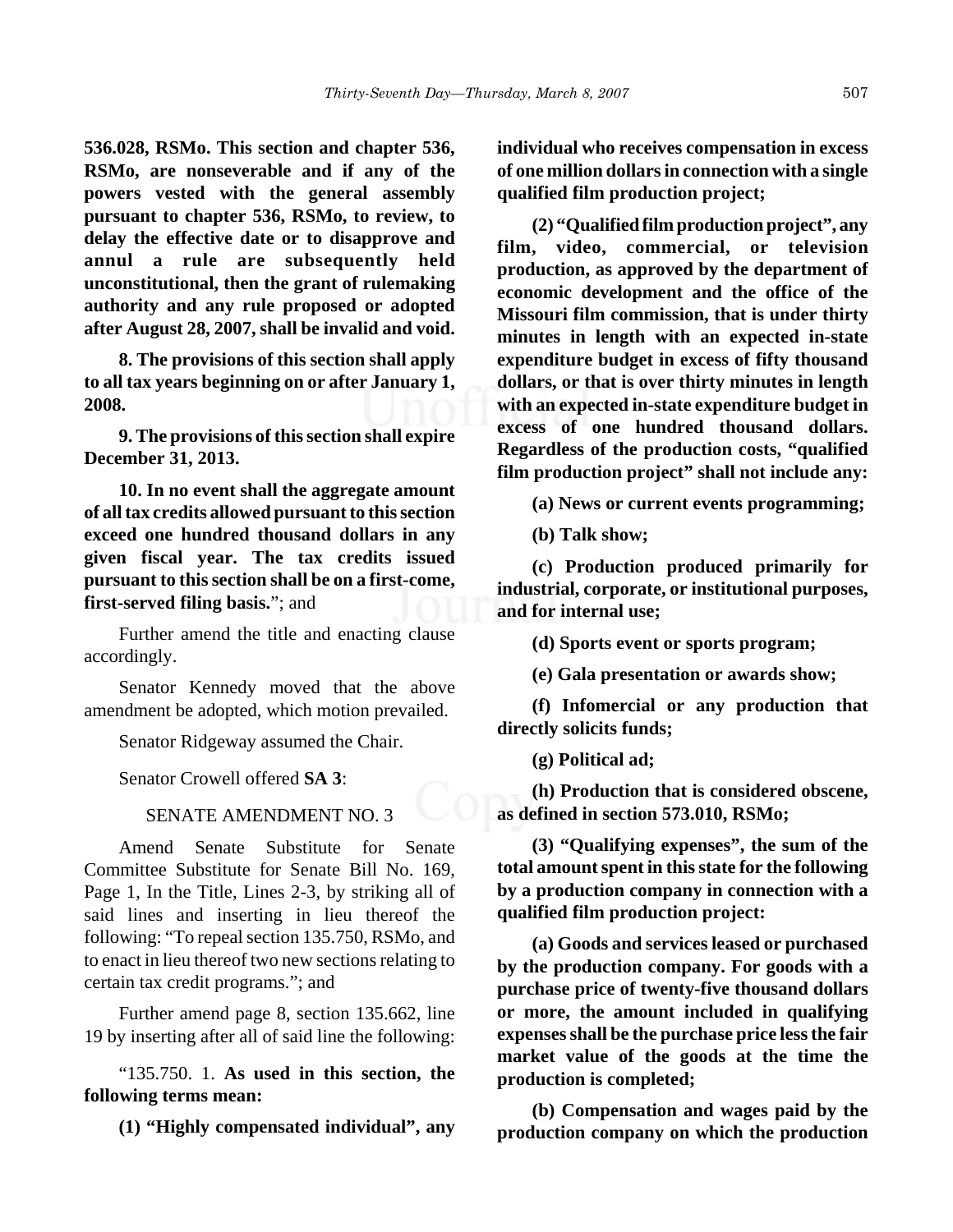**company remitted withholding payments to the department of revenue under chapter 143, RSMo. For purposes of this section, compensation and wages shall not include any amounts paid to a highly compensated individual;**

**(4) "Tax credit", a credit against the tax otherwise due under chapter 143, RSMo, excluding withholding tax imposed by sections 143.191 to 143.265, RSMo, or otherwise due under chapter 148, RSMo;**

**(5) "Taxpayer", any individual, partnership, or corporation as described in section 143.441, 143.471, RSMo, or section 148.370, RSMo, that is subject to the tax imposed in chapter 143, RSMo, excluding withholding tax imposed by sections 143.191 to 143.265, RSMo, or the tax imposed in chapter 148, RSMo.**

**2. For all taxable years** beginning **on or after** January 1, 1999, **but ending on or before December 31, 2007,** a taxpayer shall be granted a tax credit **[**against the tax otherwise due pursuant to chapter 143, RSMo, excluding withholding tax imposed by sections 143.191 to 143.261, RSMo, or chapter 148, RSMo,**]** for up to fifty percent of the amount of investment in production or production-related activities in **[**a qualified film production project. As used in this section, the term "taxpayer" means an individual, a partnership, or a corporation as described in section 143.441, 143.471, RSMo, or section 148.370, RSMo, and the term "qualified film production project" means**]** any film production project with an expected in-state expenditure budget in excess of three hundred thousand dollars. **For all taxable years beginning on or after January 1, 2008, a taxpayer shall be allowed a tax credit for up to fifty percent of the amount of qualifying expenses in a qualified film production project.** Each film production company shall be limited to one qualified film production project per year. Activities qualifying

a taxpayer for the tax credit pursuant to this subsection shall be approved by the office of the Missouri film commission and the department of economic development.

**[**2.**] 3.** Taxpayers shall apply for the film production tax credit by submitting an application to the department of economic development, on a form provided by the department. As part of the application, the expected in-state expenditures of the qualified film production project shall be documented. In addition, the application shall include an economic impact statement, showing the economic impact from the activities of the film production project. Such economic impact statement shall indicate the impact on the region of the state in which the film production or production-related activities are located and on the state as a whole.

**[**3.**] 4. For all taxable years ending on or before December 31, 2007,** tax credits certified pursuant to subsection 1 of this section shall not exceed one million dollars per taxpayer per year, and shall not exceed a total for all tax credits certified of one million five hundred thousand dollars per year. **For all taxable years beginning on or after January 1, 2008, tax credits certified under subsection 1 of this section shall not exceed a total for all tax credits certified of ten million five hundred thousand dollars per year.** Taxpayers may carry forward unused credits for up to five tax periods, provided all such credits shall be claimed within ten tax periods following the tax period in which the film production or production-related activities for which the credits are certified by the department occurred.

**[**4.**] 5.** Notwithstanding any provision of law to the contrary, any taxpayer may sell, assign, exchange, convey or otherwise transfer tax credits allowed in subsection 1 of this section. The taxpayer acquiring the tax credits may use the acquired credits to offset the tax liabilities otherwise imposed by chapter 143, RSMo, excluding withholding tax imposed by sections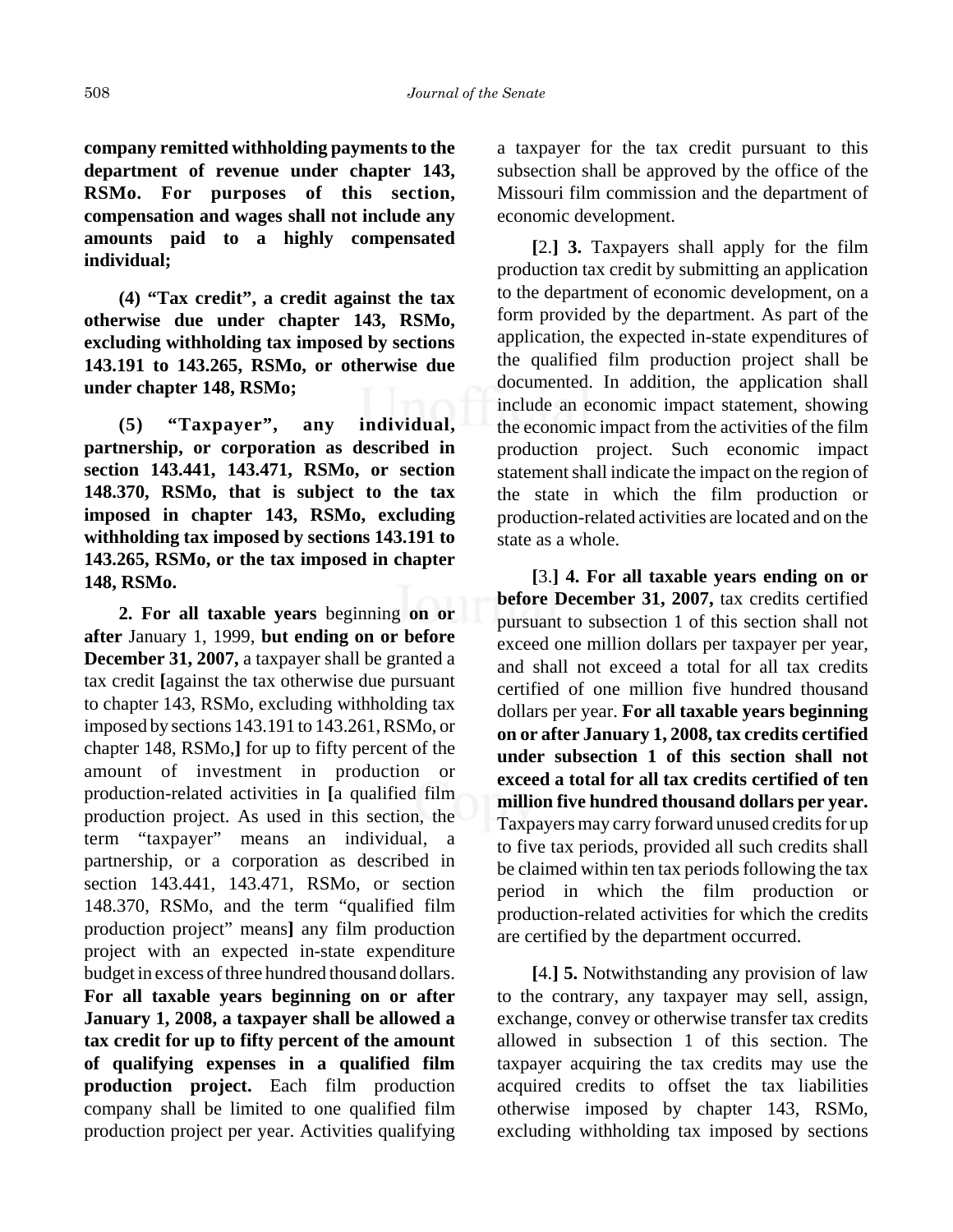143.191 to **[**143.261**] 143.265**, RSMo, or chapter 148, RSMo. Unused acquired credits may be carried forward for up to five tax periods, provided all such credits shall be claimed within ten tax periods following the tax period in which the film production or production-related activities for which the credits are certified by the department occurred.

**6. Under section 23.253, RSMo, of the Missouri sunset act:**

**(1) The provisions of the new program authorized under this section shall automatically sunset six years after the effective date of this section unless reauthorized by an act of the general assembly; and**

**(2) If such program is reauthorized, the program authorized under this section shall automatically sunset twelve years after the effective date of the reauthorization of this section; and**

**(3) This section shall terminate on September first of the calendar year immediately following the calendar year in which the program authorized under this section is sunset.**"; and

Further amend the enacting clause accordingly.

Senator Crowell moved that the above amendment be adopted.

At the request of Senator Rupp, **SB 169**, with **SCS**, **SS** for **SCS** and **SA 3** (pending) was placed on the Informal Calendar.

Senator Shields moved that **SB 430**, with **SCS**, be called from the Informal Calendar and taken up for perfection, which motion prevailed.

#### **SCS** for **SB 430**, entitled:

# SENATE COMMITTEE SUBSTITUTE FOR SENATE BILL NO. 430

An Act to repeal sections 160.534, 313.805, and 313.812, RSMo, and to enact in lieu thereof five new sections relating to the smart start scholarship program, with penalty provisions and an effective date.

Was taken up.

Senator Shields moved that **SCS** for **SB 430** be adopted.

Senator Shields offered **SS** for **SCS** for **SB 430**, entitled:

# SENATE SUBSTITUTE FOR SENATE COMMITTEE SUBSTITUTE FOR SENATE BILL NO. 430

An Act to repeal sections 160.534, 313.805, and 313.812, RSMo, and to enact in lieu thereof five new sections relating to the smart start scholarship program, with penalty provisions.

Senator Shields moved that **SS** for **SCS** for **SB 430** be adopted.

Senator Green offered **SA 1**, which was read:

SENATE AMENDMENT NO. 1

Amend Senate Substitute for Senate Committee Substitute for Senate Bill No. 430, Page 9, Section 313.805, Line 8 of said page, by inserting after all of said line the following:

"**313.806. Other provisions of law to the contrary notwithstanding, the Missouri gaming commission or any member thereof shall have no authority to, and be strictly prohibited from, operating or being an employee of an excursion gambling boat located within this state.**"; and

Further amend the title and enacting clause accordingly.

Senator Green moved that the above amendment be adopted.

Senator Bartle offered **SA 1** to **SA 1**, which was read:

> SENATE AMENDMENT NO. 1 TO SENATE AMENDMENT NO. 1

Amend Senate Amendment No. 1 to Senate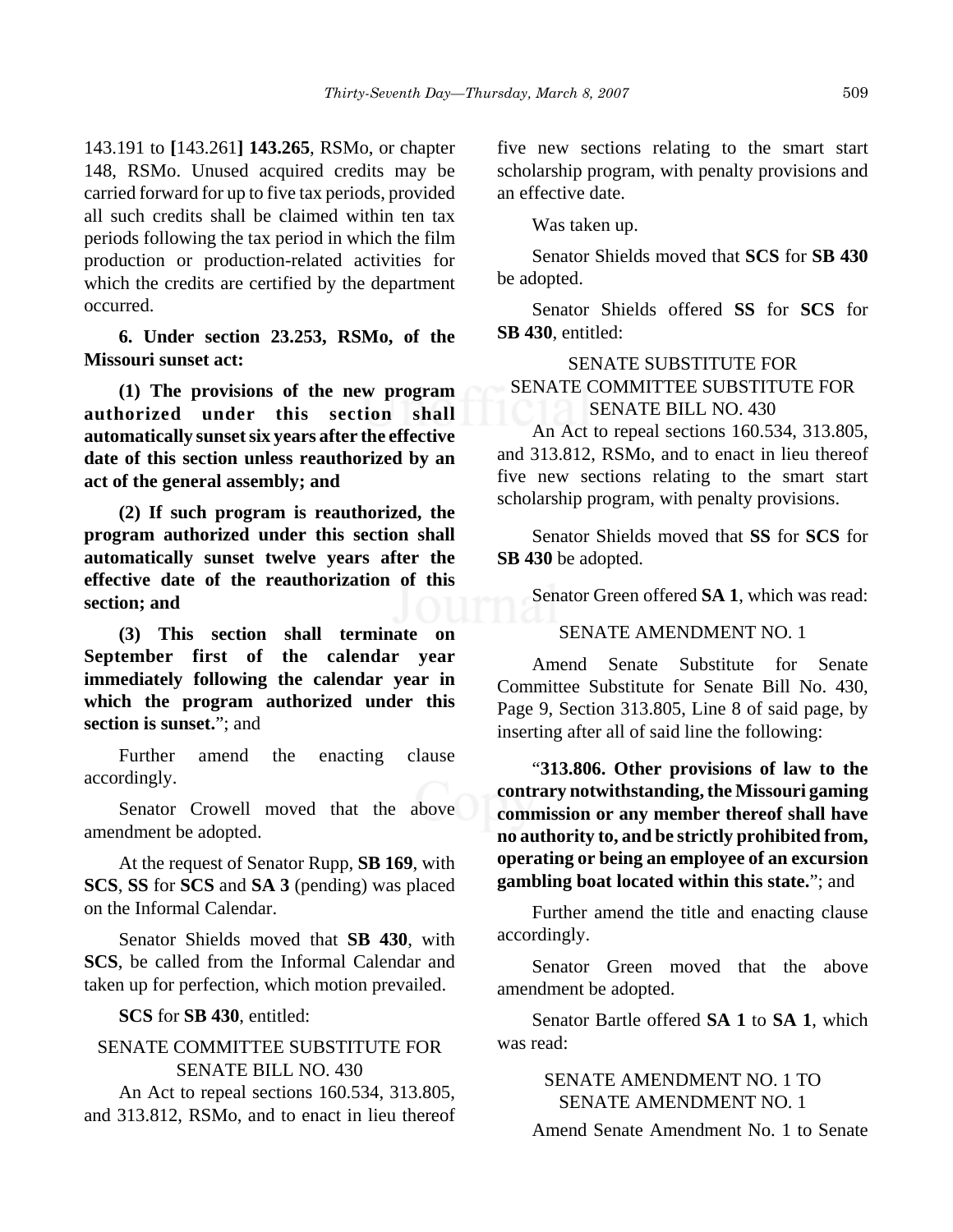Substitute for Senate Committee Substitute for Senate Bill No. 430, Page 1, Section 313.806, Line 6, by inserting immediately after the word "from," the following: "**having an ownership interest in, or**".

Senator Bartle moved that the above amendment be adopted, which motion prevailed.

**SA 1**, as amended, was again taken up.

Senator Green moved that **SA 1**, as amended, be adopted, which motion prevailed.

Senator Purgason offered **SA 2**:

SENATE AMENDMENT NO. 2

Amend Senate Substitute for Senate Committee Substitute for Senate Bill No. 430, Pages 4-9, Section 313.805, by striking all of said section from the bill; and

Further amend the title and enacting clause accordingly.

Senator Purgason moved that the above amendment be adopted and requested a roll call vote be taken. He was joined in his request by Senators Callahan, Coleman, Days and Green.

Senator Shields announced that photographers from KOMU-TV were given permission to take pictures in the Senate Chamber today.

**SA 2** failed of adoption by the following vote:

| YEAS—Senators  |             |          |                |
|----------------|-------------|----------|----------------|
| Bartle         | Crowell     | Gibbons  | Green          |
| Griesheimer    | Gross       | Kennedy  | Lager          |
| Loudon         | Mayer       | Purgason | Ridgeway       |
| Scott          | Stouffer—14 |          |                |
|                |             |          |                |
| NAYS—Senators  |             |          |                |
| <b>Barnitz</b> | Bray        | Callahan | <b>Clemens</b> |
| Coleman        | Days        | Engler   | Goodman        |
| Graham         | Justus      | Koster   | Nodler         |
| Rupp           | Shields     | Shoemyer | Smith          |
| Vogel          | Wilson—18   |          |                |
|                |             |          |                |

Absent—Senator Champion—1

Absent with leave—Senator McKenna—1

Vacancies—None

Senator Smith offered **SA 3**:

SENATE AMENDMENT NO. 3

Amend Senate Substitute for Senate Committee Substitute for Senate Bill No. 430, Page 2, Section 160.534, Line 12, by inserting immediately after all of said line the following:

"**168.700. 1. This act shall be known, and may be cited, as the "Missouri Teaching Fellows Program".**

**2. As used in this section, the following terms shall mean:**

**(1) "Department", the Missouri department of elementary and secondary education;**

**(2) "Eligible applicant": a high school senior who:**

**(a) Is a United States citizen;**

**(b) Has a cumulative grade point average ranking in the top ten percentile in their graduating class and scores in the top twenty percentile on either the ACT or SAT assessment; or has a cumulative grade point average ranking in the top twenty percentile in their graduating class and scores in the top ten percentile of the ACT or SAT assessment;**

**(c) Upon graduation from high school, attends a Missouri higher education institution and attains a teaching certificate and either a bachelors or graduate degree with a cumulative grade point average of at least 3.0 on a 4 point scale or equivalent;**

**(d) Signs an agreement with the department in which the applicant agrees to engage in qualified employment upon graduation from a higher education institution**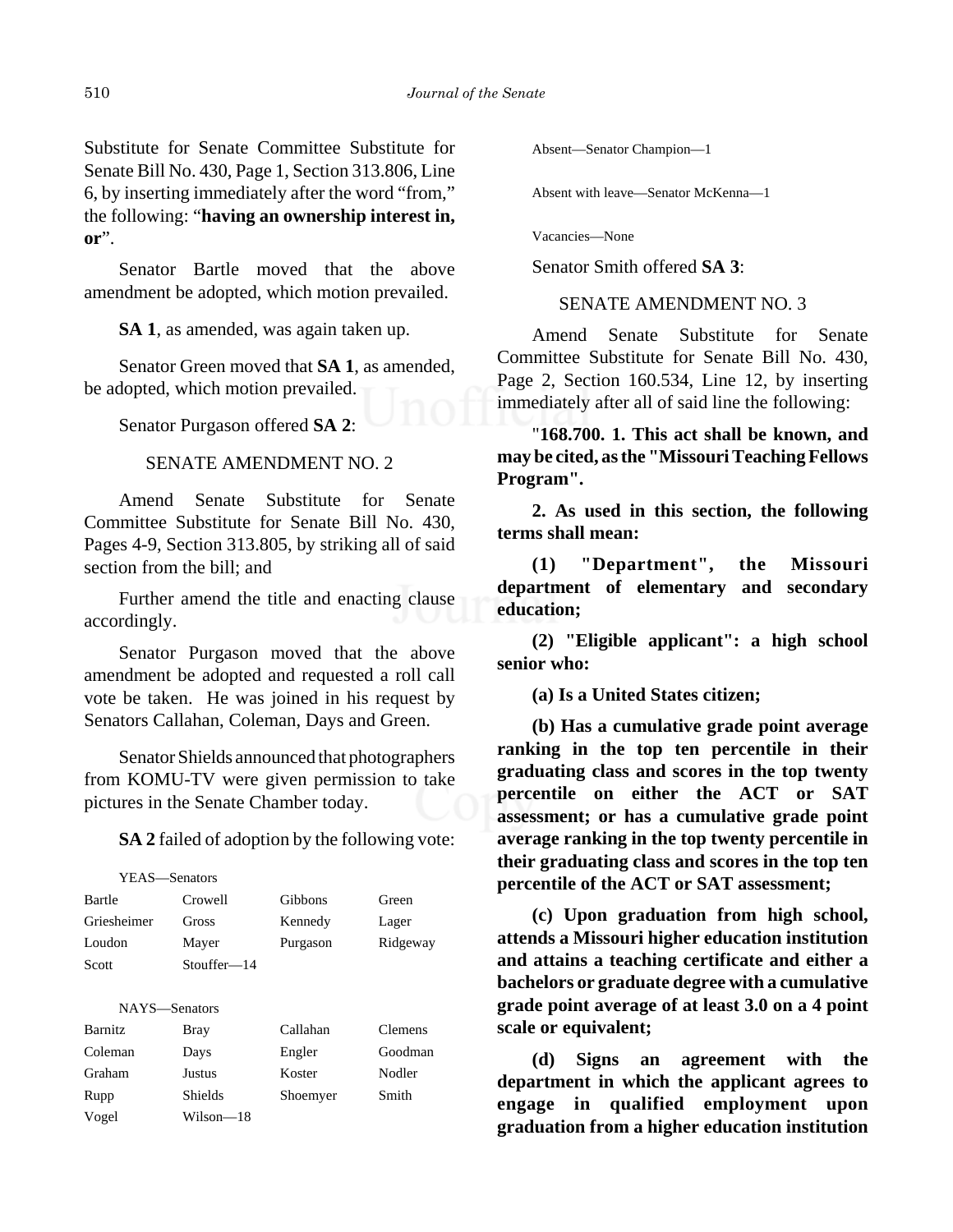**for five years; and**

**(e) Upon graduation from the higher education institution, engages in qualified employment;**

**(3) "Qualified employment", employment as a teacher, as such term is defined in section 168.104, in a school located in a school district that is not classified as accredited by the department at the time the eligible applicant signs their first contract to teach in such district. Preference shall be given to a school in such a school district with a higher than the state average of students eligible to receive a reduced lunch price under the National School Act, 42 U.S.C. Section 1751 et seq., as amended.**

**3. Within the limits of amounts appropriated therefor, the department shall, upon proper verification to the department by an eligible applicant and the school district in which the applicant is engaged in qualified employment, enter into a one-year contract with eligible applicants to repay the interest and principal on the educational loans of the applicants or provide a stipend to the applicant as provided in subsection 4 of this section. The department may enter into subsequent one-year contracts with eligible applicants, not to total more than five such contracts. The fifth oneyear contract shall provide for a stipend to such applicants as provided in subsection 4 of this section. If the school district becomes accredited at any time during which the eligible applicant is teaching at a school under a contract entered into pursuant to this section, nothing in this section shall preclude the department and the eligible applicant from entering into subsequent contracts to teach within the school district. An eligible applicant who does not enter into a contract with the department under the provisions of this subsection shall not be eligible for repayment of educational loans or a stipend under the provisions of subsection 4 of this section.**

**4. At the conclusion of each of the first four academic years that an eligible applicant engages in qualified employment, one-fourth of the eligible applicant's educational loans, not to exceed five thousand dollars per year, shall be repaid under terms provided in the contract. For applicants without any educational loans, the applicant may receive a stipend of up to five thousand dollars at the conclusion of each of the first four academic years that the eligible applicant engages in qualified employment. At the conclusion of the fifth academic year that an eligible applicant engages in qualified employment, a stipend in an amount equal to one thousand dollars shall be granted to the eligible applicant. The maximum of five thousand dollars per year and the stipend of one thousand dollars shall be adjusted annually by the same percentage as the increase in the general price level as measured by the Consumer Price Index for All Urban Consumers for the United States, or its successor index, as defined and officially recorded by the United States Department of Labor or its successor agency. The amount of any repayment of educational loans or the issuance of a stipend under this subsection shall not exceed the actual cost of tuition, required fees, and room and board for the eligible applicant at the institution of higher education from which the eligible applicant graduated.**

**5. The department shall create and maintain a "Teach for Missouri" coordinator position, the main responsibility of which shall be the identification, recruitment, and selection of potential students meeting the requirements of paragraph (b) of subdivision (2) of subsection 2 of this section. In selecting potential students, the coordinator shall give preference to applicants that represent a variety of racial backgrounds in order to ensure a diverse group of eligible applicants.**

**6. The department shall promulgate rules to enforce the provisions of this section,**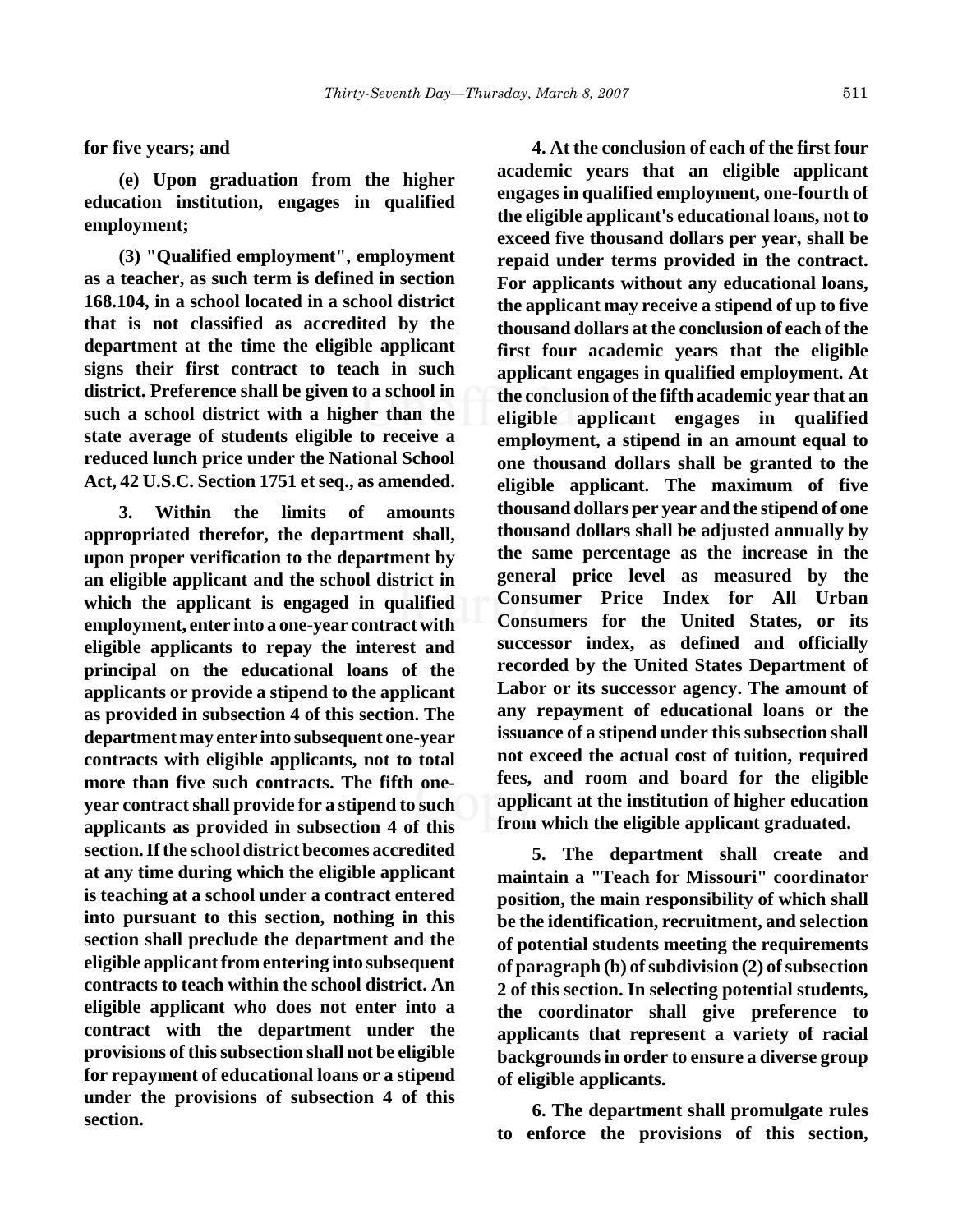**including, but not be limited to: applicant eligibility, selection criteria, and the content of loan repayment contracts. If the number of applicants exceeds the number of scholarships or revenues available, priority shall be to those applicants with the highest high school grade point average and highest scores on the ACT or SAT assessments.**

**7. Any rule or portion of a rule, as that term is defined in section 536.010, RSMo, that is created under the authority delegated in this section shall become effective only if it complies with and is subject to all of the provisions of chapter 536, RSMo, and, if applicable, section 536.028, RSMo. This section and chapter 536, RSMo, are nonseverable and if any of the powers vested with the general assembly pursuant to chapter 536, RSMo, to review, to delay the effective date, or to disapprove and annul a rule are subsequently held unconstitutional, then the grant of rulemaking authority and any rule proposed or adopted after August 28, 2007, shall be invalid and void.**

**8. There is hereby created in the state treasury the "Missouri Teaching Fellows Program Fund". The state treasurer shall be custodian of the fund and may approve disbursements from the fund in accordance with sections 30.170 and 30.180, RSMo. Private donations, federal grants, and other funds provided for the implementation of this section shall be placed in the Missouri teaching fellows program fund. Upon appropriation, money in the fund shall be used solely for the repayment of loans and the payment of stipends under the provisions of this section. Notwithstanding the provisions of section 33.080, RSMo, to the contrary, any moneys remaining in the fund at the end of the biennium shall not revert to the credit of the general revenue fund. The state treasurer shall invest moneys in the fund in the same manner as other funds are invested. Any interest and moneys earned on such investments shall be credited to the fund.**

**168.702. Pursuant to section 23.253, RSMo, of the Missouri Sunset Act:**

**(1) Any new program authorized under section 168.700 shall automatically sunset six years after the effective date of this act unless reauthorized by an act of the general assembly; and**

**(2) If such program is reauthorized, the program authorized under section 168.700 shall automatically sunset twelve years after the effective date of the reauthorization of this act; and**

**(3) Section 168.700 shall terminate on September first of the calendar year immediately following the calendar year in which a program authorized under section 168.700 is sunset.**"; and

Further amend said bill, page 17, section 313.823, line 22, by striking the word "All"; and

Further amend lines 23-25, by striking all of said lines and inserting in lieu thereof the following: "**The proceeds obtained from the education allowance shall be distributed in the following manner: one million dollars in every fiscal year shall be transferred to the Missouri Teaching Fellows Program Fund created in section 168.700, RSMo, and such transfer shall be adjusted annually by the same percentage as the increase in the general price level as measured by the Consumer Price Index for All Urban Consumers for the United States, or its successor index, as defined and officially recorded by the United States Department of Labor or its successor agency; and the remainder shall be transferred to the credit of the smart start scholarship fund in section 173.950.**"; and

Further amend the title and enacting clause accordingly.

Senator Loudon raised the point of order that **SA 3** is out of order as it goes beyond the scope of the underlying bill.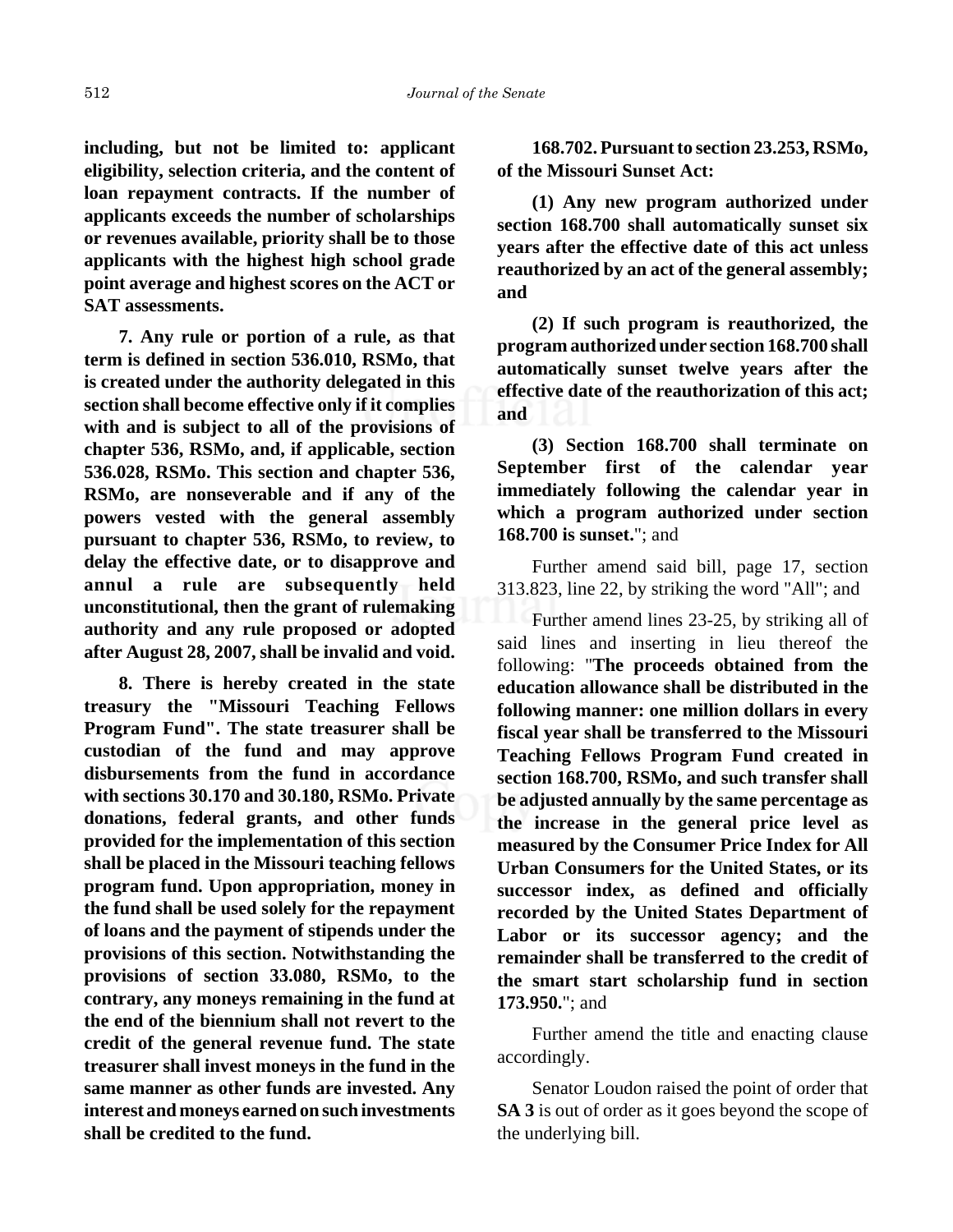The point of order was referred to the President Pro Tem who ruled it not well taken.

Senator Crowell assumed the Chair.

**SA 3** was again taken up.

Senator Bartle offered **SA 1** to **SA 3**, which was read:

# SENATE AMENDMENT NO. 1 TO SENATE AMENDMENT NO. 3

Amend Senate Amendment No. 3 to Senate Substitute for Senate Committee Substitute for Senate Bill No. 430, Page 5, Section 313.823, Line 28, by striking the word "one" and inserting in lieu thereof the following: "**ten**".

Senator Bartle moved that the above amendment be adopted.

At the request of Senator Shields, **SB 430**, with **SCS**, **SS** for **SCS**, **SA 3** and **SA 1** to **SA 3** (pending), was placed on the Informal Calendar.

# **MESSAGES FROM THE HOUSE**

The following messages were received from the House of Representatives through its Chief Clerk:

Mr. President: I am instructed by the House of Representatives to inform the Senate that the House has taken up and passed **HCS** for **HB 620**, entitled:

An Act to repeal section 168.021, RSMo, and to enact in lieu thereof two new sections relating solely to teacher certification.

In which the concurrence of the Senate is respectfully requested.

Read 1st time.

Also,

Mr. President: I am instructed by the House of Representatives to inform the Senate that the House has taken up and passed **HCS** for **HBs 40**, **116** and **367**, entitled:

An Act to repeal sections 135.096, 660.546,

660.547, 660.549, 660.551, 660.553, 660.555, and 660.557, RSMo, and to enact in lieu thereof seven new sections relating to long-term care insurance.

In which the concurrence of the Senate is respectfully requested.

Read 1st time.

Also,

Mr. President: I am instructed by the House of Representatives to inform the Senate that the House has taken up and passed **HCS** for **HBs 636**, **308** and **173**, entitled:

An Act to amend chapter 135, RSMo, by adding thereto one new section relating to a tax credit for military retirement benefits.

In which the concurrence of the Senate is respectfully requested.

Read 1st time.

Also,

Mr. President: I am instructed by the House of Representatives to inform the Senate that the House has taken up and passed **HB 488**, entitled:

An Act to amend chapter 135, RSMo, by adding thereto one new section relating to a tax credit for the use of idle reduction technology.

In which the concurrence of the Senate is respectfully requested.

Read 1st time.

Also,

Mr. President: I am instructed by the House of Representatives to inform the Senate that the House has taken up and passed **HB 46**, entitled:

An Act to repeal section 578.018, RSMo, and to enact in lieu thereof one new section relating to impoundment of animals.

In which the concurrence of the Senate is respectfully requested.

Read 1st time.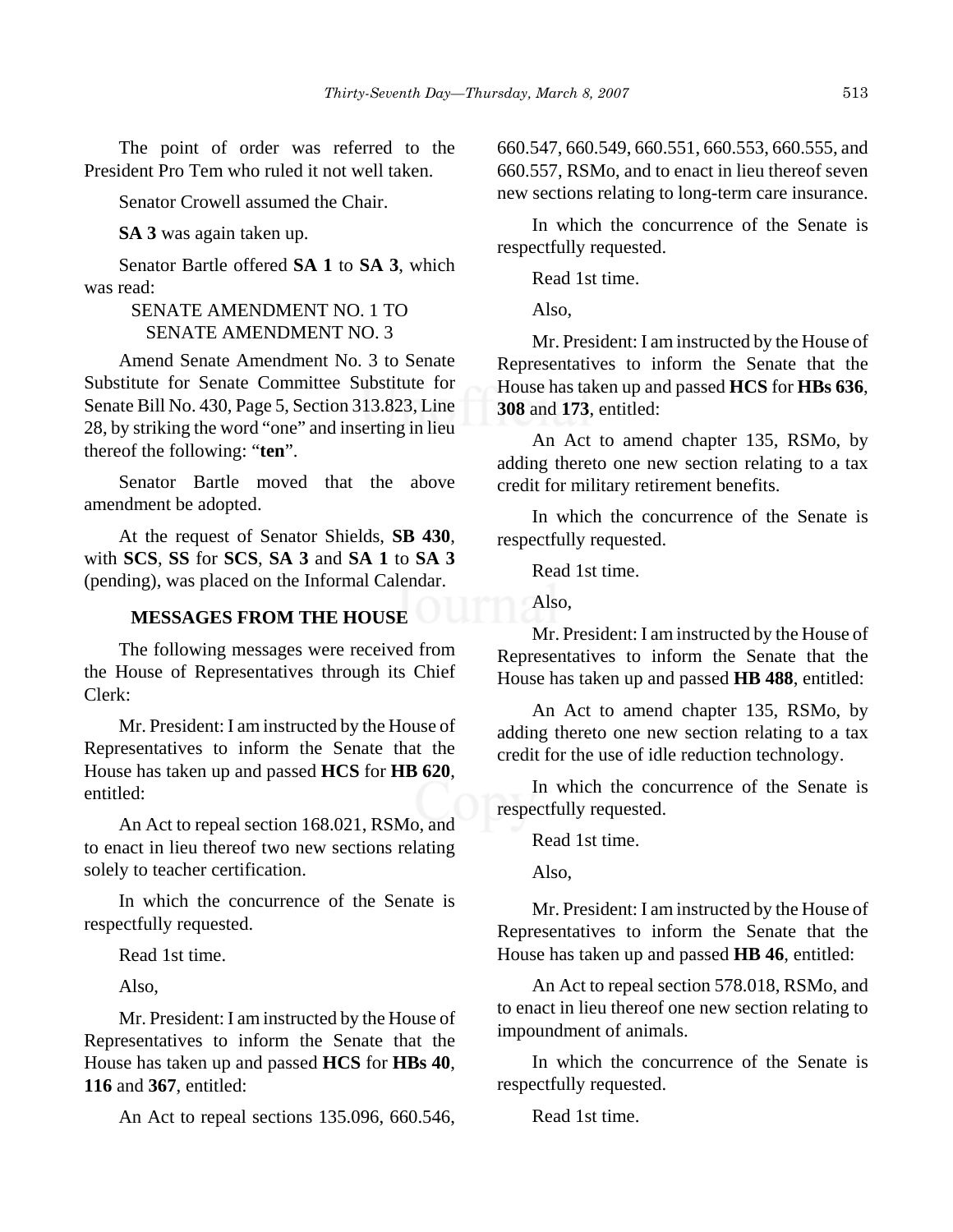# Also,

Mr. President: I am instructed by the House of Representatives to inform the Senate that the House has taken up and passed **HCS** for **HB 346**, entitled:

An Act to repeal section 348.434, RSMo, and to enact in lieu thereof three new sections relating to the Missouri agriculture and small business development authority.

In which the concurrence of the Senate is respectfully requested.

Read 1st time.

Also,

Mr. President: I am instructed by the House of Representatives to inform the Senate that the House has taken up and passed **HB 220**, entitled:

An Act to repeal section 456.5-501, RSMo, and to enact in lieu thereof one new section relating to the Missouri uniform trust code.

In which the concurrence of the Senate is respectfully requested.

Read 1st time.

Also,

Mr. President: I am instructed by the House of Representatives to inform the Senate that the House has taken up and passed **HB 166**, entitled:

An Act to repeal section 115.453, RSMo, and to enact in lieu thereof one new section relating to write-in candidates.

In which the concurrence of the Senate is respectfully requested.

Read 1st time.

Also,

Mr. President: I am instructed by the House of Representatives to inform the Senate that the House has taken up and passed **HB 255**, entitled:

An Act to repeal sections 8.294, 37.005, 37.452, and 253.510, RSMo, and to enact in lieu thereof five new sections relating to the office of administration, with an emergency clause.

Emergency clause adopted.

In which the concurrence of the Senate is respectfully requested.

Read 1st time.

Also,

Mr. President: I am instructed by the House of Representatives to inform the Senate that the House has taken up and passed **HCS** for **HB 221**, entitled:

An Act to repeal sections 407.1200, 407.1203, 407.1206, 407.1209, 407.1212, 407.1215, 407.1218, 407.1221, 407.1224, 407.1225, and 407.1227, RSMo, and to enact in lieu thereof twenty-two new sections relating to service contracts, with an effective date.

In which the concurrence of the Senate is respectfully requested.

Read 1st time.

Also,

Mr. President: I am instructed by the House of Representatives to inform the Senate that the House has taken up and passed **HB 205**, entitled:

An Act to repeal section 620.467, RSMo, and to enact in lieu thereof one new section relating to the tourism supplemental revenue fund.

In which the concurrence of the Senate is respectfully requested.

Read 1st time.

Also,

Mr. President: I am instructed by the House of Representatives to inform the Senate that the House has taken up and passed **HCS** for **HB 272**, entitled:

An Act to amend chapter 10, RSMo, by adding thereto one new section relating to the designation of the official state reptile.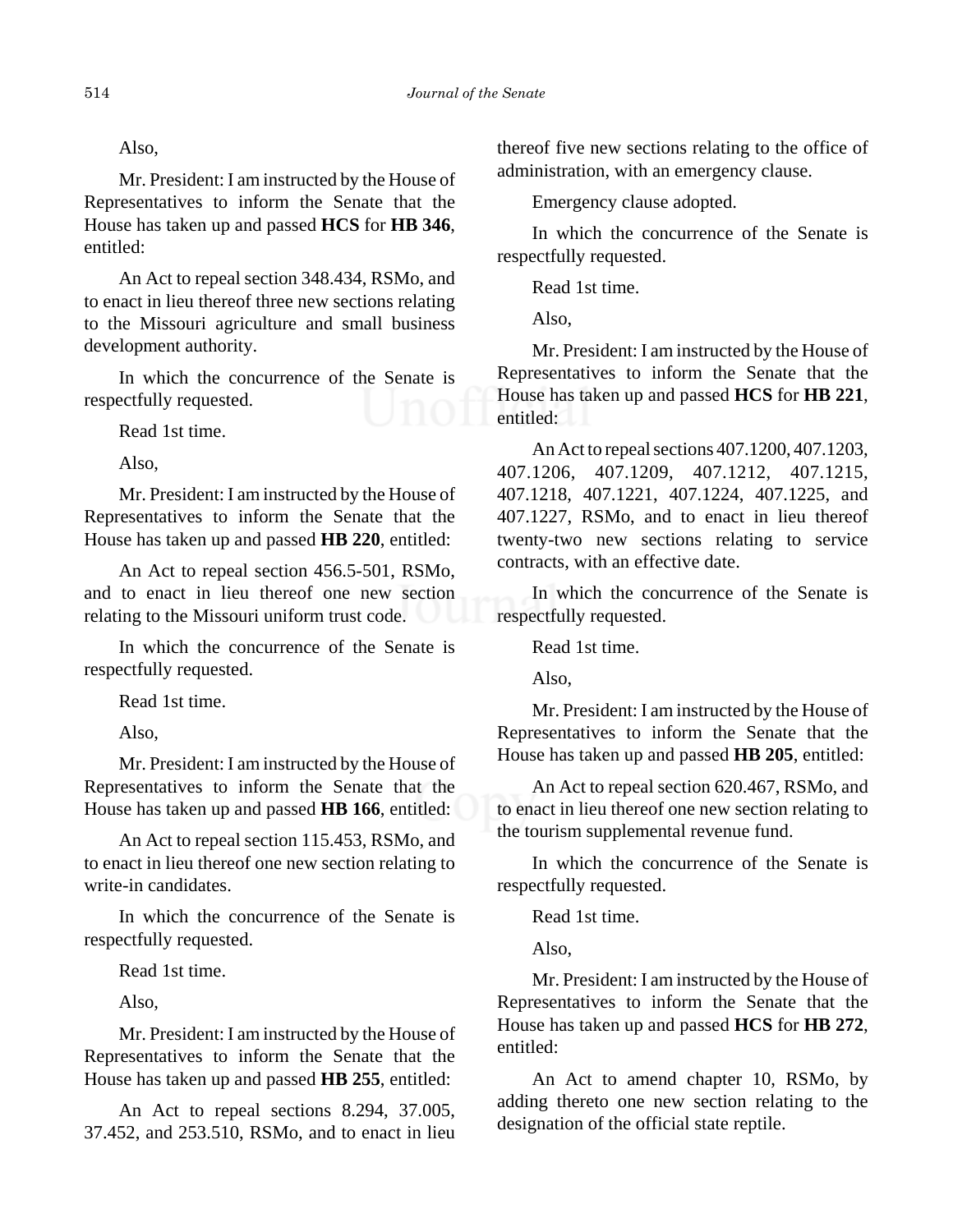In which the concurrence of the Senate is respectfully requested.

Read 1st time.

Also,

Mr. President: I am instructed by the House of Representatives to inform the Senate that the House has taken up and passed **HB 319**, entitled:

An Act to repeal sections 87.120, 87.140, 87.160, 87.182, 87.205, 87.325, 87.330, 87.335, 87.340, and 87.345, RSMo, and to enact in lieu thereof ten new sections relating to firefighter retirement.

In which the concurrence of the Senate is respectfully requested.

Read 1st time.

Also,

Mr. President: I am instructed by the House of Representatives to inform the Senate that the House has taken up and passed **HB 344**, entitled:

An Act to repeal section 537.353, RSMo, and to enact in lieu thereof one new section relating to field crop damage.

In which the concurrence of the Senate is respectfully requested.

Read 1st time.

Also,

Mr. President: I am instructed by the House of Representatives to inform the Senate that the House has taken up and passed **HB 351**, entitled:

An Act to amend chapter 10, RSMo, by adding thereto one new section relating to the designation of the official state invertebrate.

In which the concurrence of the Senate is respectfully requested.

Read 1st time.

Also,

Mr. President: I am instructed by the House of

Representatives to inform the Senate that the House has taken up and passed **HB 576**, entitled:

An Act to amend chapter 10, RSMo, by adding thereto one new section relating to designation of the official state game bird.

In which the concurrence of the Senate is respectfully requested.

Read 1st time.

Also,

Mr. President: I am instructed by the House of Representatives to inform the Senate that the House has taken up and passed **HB 264**, entitled:

An Act to repeal section 166.021, RSMo, and to enact in lieu thereof one new section relating to the state public school fund.

In which the concurrence of the Senate is respectfully requested.

Read 1st time.

Also,

Mr. President: I am instructed by the House of Representatives to inform the Senate that the House has taken up and passed **HCS** for **HB 459**, entitled:

An Act to repeal sections 71.011 and 71.012, RSMo, and to enact in lieu thereof two new sections relating to municipal land transfers.

In which the concurrence of the Senate is respectfully requested.

Read 1st time.

Also,

Mr. President: I am instructed by the House of Representatives to inform the Senate that the House has taken up and passed **HCS** for **HB 135**, entitled:

An Act to repeal sections 41.655 and 168.021, RSMo, and to enact in lieu thereof two new sections relating to the members of the military and their families.

In which the concurrence of the Senate is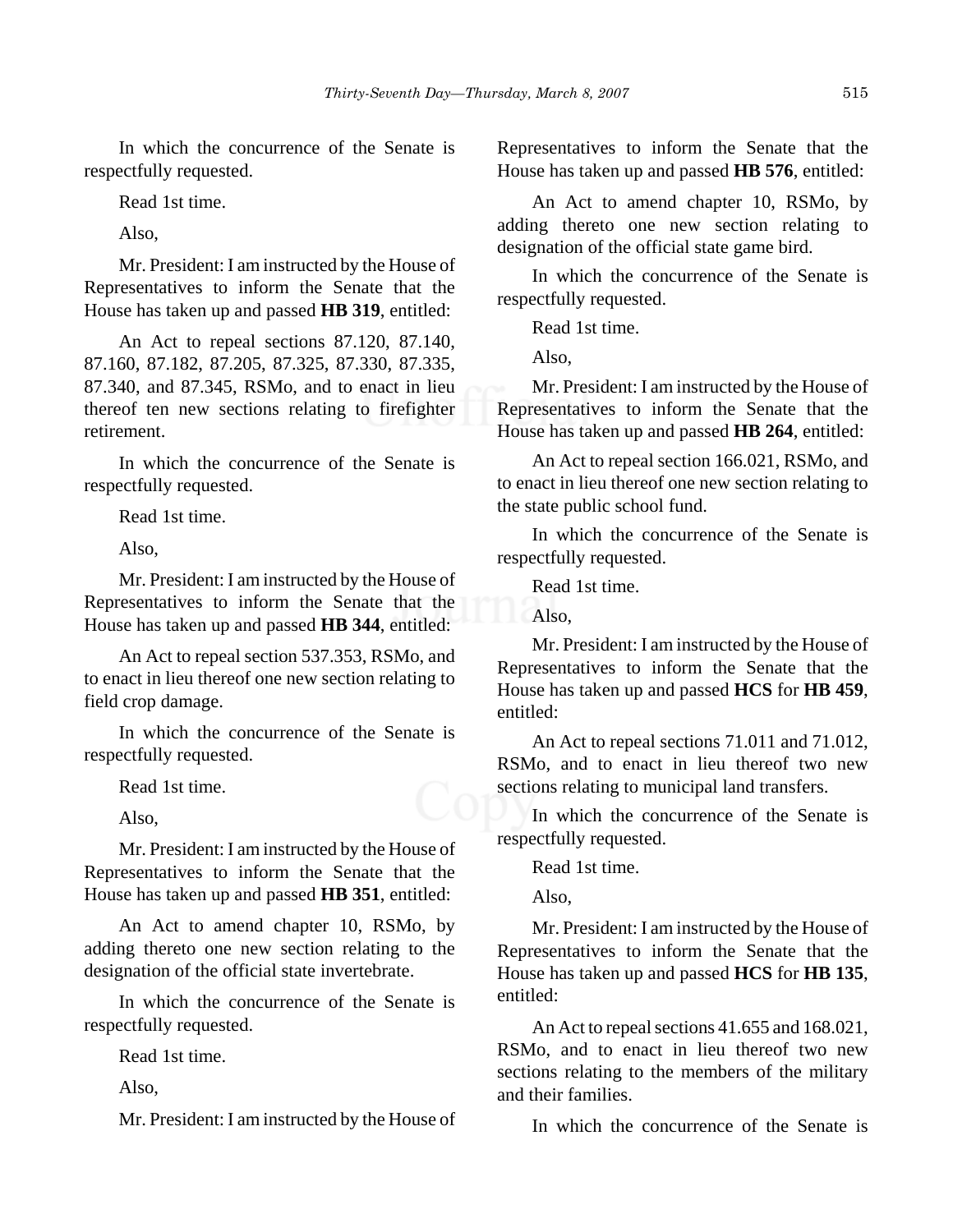respectfully requested.

Read 1st time.

Also,

Mr. President: I am instructed by the House of Representatives to inform the Senate that the House has taken up and passed **HCS** for **HB 405**, entitled:

An Act to repeal sections 43.010, 43.030, 43.090, 43.110, 43.120, and 43.140, RSMo, and to enact in lieu thereof six new sections relating to the highway patrol, with an emergency clause.

Emergency clause adopted.

In which the concurrence of the Senate is respectfully requested.

Read 1st time.

Also,

Mr. President: I am instructed by the House of Representatives to inform the Senate that the House has taken up and passed **HCS** for **HB 608**, entitled:

An Act to repeal sections 137.100 and 137.101, RSMo, and to enact in lieu thereof two new sections relating to property exempt from taxation.

In which the concurrence of the Senate is respectfully requested.

Read 1st time.

Also,

Mr. President: I am instructed by the House of Representatives to inform the Senate that the House has taken up and passed **HB 732**, entitled:

An Act to repeal section 227.299, RSMo, and to enact in lieu thereof one new section relating to memorial highway designations.

In which the concurrence of the Senate is respectfully requested.

Read 1st time.

# **MESSAGES FROM THE GOVERNOR**

The following messages were received from the Governor, reading of which was waived:

OFFICE OF THE GOVERNOR

State of Missouri Jefferson City 65101

March 7, 2007

TO THE SENATE OF THE 94th GENERAL ASSEMBLY OF THE STATE OF MISSOURI:

I have the honor to transmit to you herewith for your advice and consent the following appointment:

Katherine Suzanne Bradley, Republican, 4006 Miller Road, Saint Joseph, Buchanan County, Missouri 64505, as a member of the Missouri Gaming Commission for a term ending April 29, 2007, and until her successor is duly appointed and qualified; vice, Ralph Biele, resigned.

> Respectfully submitted, MATT BLUNT

Also,

OFFICE OF THE GOVERNOR

State of Missouri Jefferson City 65101 March 7, 2007

TO THE SENATE OF THE 94th GENERAL ASSEMBLY OF THE STATE OF MISSOURI:

I have the honor to transmit to you herewith for your advice and consent the following appointment:

Edward L. Baker, Republican, 1804 Kathy Lane, Columbia, Boone County, Missouri 65203, as a member of the University of Central Missouri Board of Governors, for a term ending January 1, 2013, and until his successor is duly appointed and qualified; vice, Palmer Nichols, term expired.

> Respectfully submitted, MATT BLUNT

Also,

OFFICE OF THE GOVERNOR

State of Missouri Jefferson City 65101

March 7, 2007 TO THE SENATE OF THE 94th GENERAL ASSEMBLY OF THE STATE OF MISSOURI:

I have the honor to transmit to you herewith for your advice and consent the following appointment:

Joshua D. Linville, Republican, 602 Harrington Street, Dearborn, Platte County, Missouri 64439, as a member of the Platte County Board of Election Commissioners for a term ending January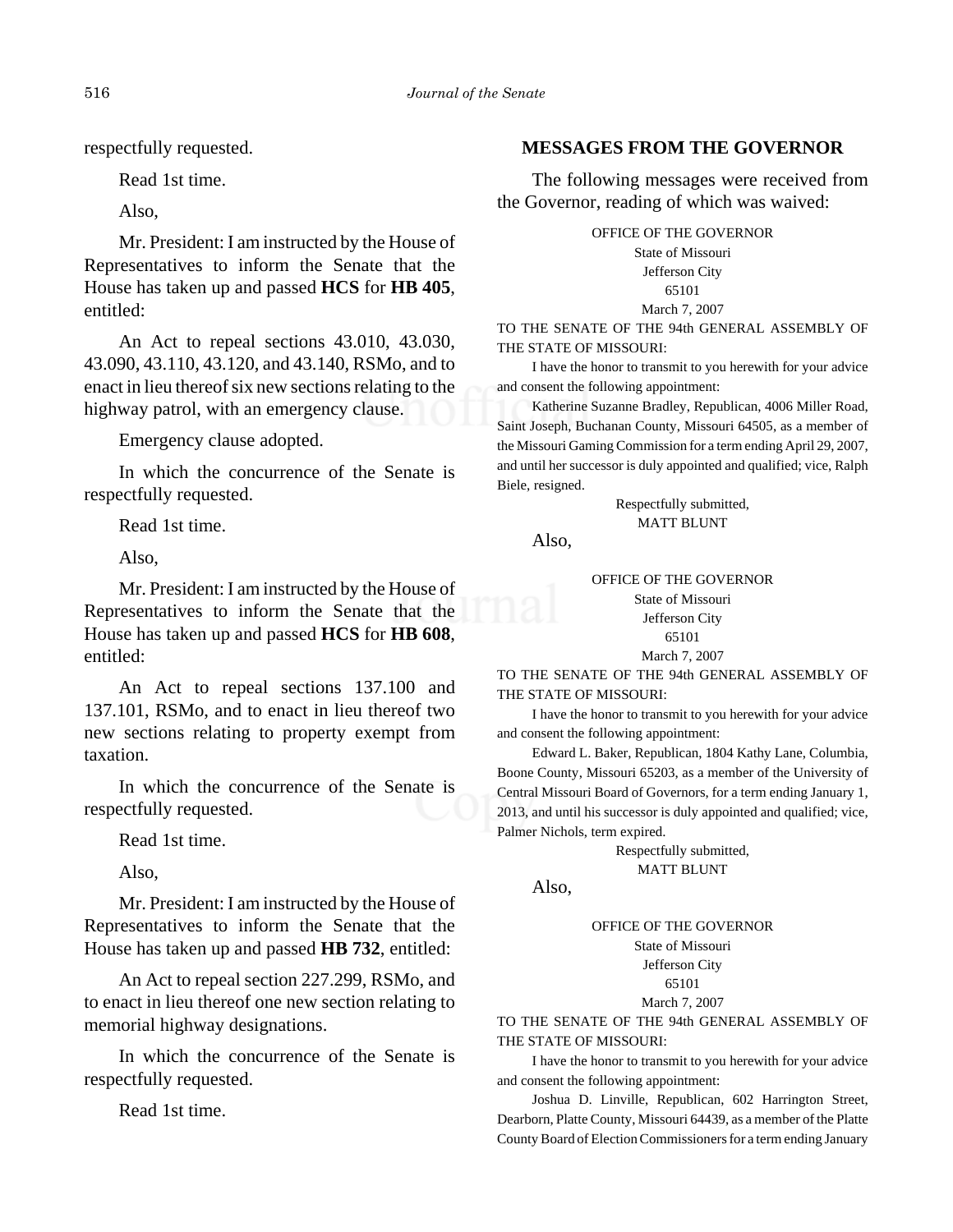11, 2011, and until his successor is duly appointed and qualified; vice, George Rose, term expired.

#### Respectfully submitted, MATT BLUNT

Also,

OFFICE OF THE GOVERNOR State of Missouri Jefferson City 65101 March 8, 2007

TO THE SENATE OF THE 94th GENERAL ASSEMBLY OF THE STATE OF MISSOURI:

I have the honor to transmit to you herewith for your advice and consent the following appointment:

Michael Meierhoffer, Republican, 3000 Frederick Avenue, Saint Joseph, Buchanan County, Missouri 64506, as a member of the Missouri Health Facilities Review Committee for a term ending January 1, 2009, and until his successor is duly appointed and qualified; vice, Milamari Cunningham, term expired.

#### Respectfully submitted, MATT BLUNT

Also,

OFFICE OF THE GOVERNOR State of Missouri Jefferson City 65101 March 8, 2007

TO THE SENATE OF THE 94th GENERAL ASSEMBLY OF THE STATE OF MISSOURI:

I have the honor to transmit to you herewith for your advice and consent the following appointment:

Raynel G. Schallert, Republican, 446 Farm Road 1090, Monett, Barry County, Missouri 65708, as a member of the Missouri Community Service Commission for a term ending December 12, 2008, and until her successor is duly appointed and qualified; vice, Joan L. Berkman, resigned.

> Respectfully submitted, MATT BLUNT

Also,

OFFICE OF THE GOVERNOR State of Missouri Jefferson City 65101 March 8, 2007

TO THE SENATE OF THE 94th GENERAL ASSEMBLY OF THE STATE OF MISSOURI:

I have the honor to transmit to you herewith for your advice and consent the following appointment:

Eugene J. Hites, Democrat, 15 Hawn Court, Leadington, Saint

Francois County, Missouri 63601, as a member of the Dam and Reservoir Safety Council for a term ending April 3, 2008, and until his successor is duly appointed and qualified; vice, reappointed to a full term.

> Respectfully submitted, MATT BLUNT

President Pro Tem Gibbons referred the above appointments to the Committee on Gubernatorial Appointments.

#### **SECOND READING OF SENATE BILLS**

The following Bills and Joint Resolutions were read the 2nd time and referred to the Committees indicated:

**SB 690**—Education.

**SB 691**—Ways and Means.

**SB 692**—Education.

**SB 693**—Ways and Means.

**SB 694**—Pensions, Veterans' Affairs and General Laws.

**SB 695**—Ways and Means.

**SB 696**—Seniors, Families and Public Health.

**SB 697**—Seniors, Families and Public Health.

**SB 698**—Pensions, Veterans' Affairs and General Laws.

**SB 699**—Commerce, Energy and the Environment.

**SB 700**—Ways and Means.

**SB 701**—Financial and Governmental Organizations and Elections.

**SB 702**—Financial and Governmental Organizations and Elections.

**SB 703**—Financial and Governmental Organizations and Elections.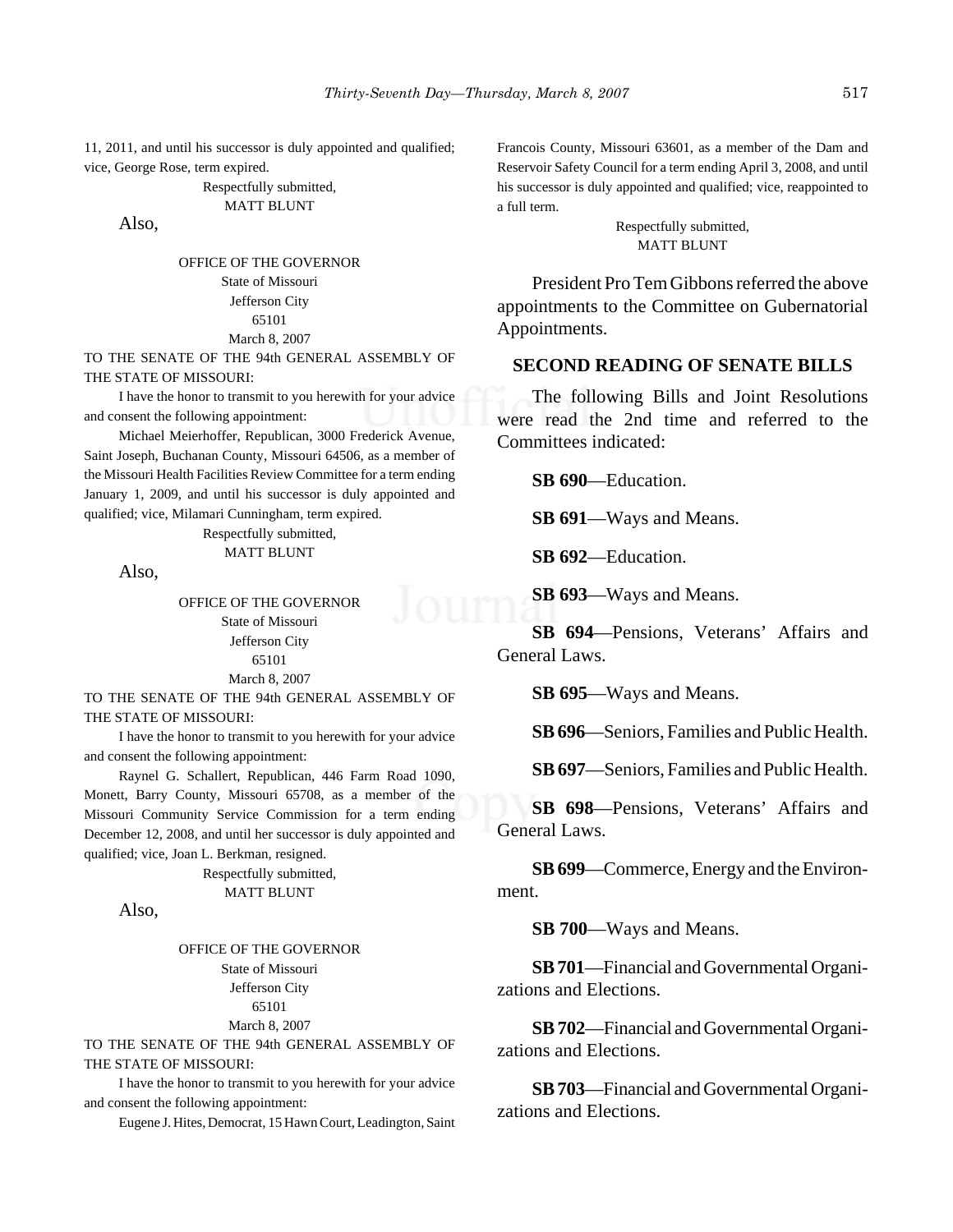**SB 704**—Health and Mental Health.

**SB 705**—Health and Mental Health.

**SB 706**—Economic Development, Tourism and Local Government.

**SB 707**—Small Business, Insurance and Industrial Relations.

**SB 708**—Education.

**SB 709**—Small Business, Insurance and Industrial Relations.

**SB 710**—Financial and Governmental Organizations and Elections.

**SJR 25**—Pensions, Veterans' Affairs and General Laws.

**SJR 26**—Financial and Governmental Organizations and Elections.

**SJR 27**—Ways and Means.

**SJR 28**—Financial and Governmental Organizations and Elections.

# **HOUSE BILLS ON SECOND READING**

The following Bills were read the 2nd time and referred to the Committees indicated:

**HCS** for **HB 16**—Appropriations.

**HB 269**—Pensions, Veterans' Affairs and General Laws.

President Pro Tem Gibbons assumed the Chair.

#### **REPORTS OF STANDING COMMITTEES**

Senator Griesheimer, Chairman of the Committee on Economic Development, Tourism and Local Government, submitted the following report:

Mr. President: Your Committee on Economic Development, Tourism and Local Government, to which was referred **SB 53**, begs leave to report that it has considered the same and recommends that the Senate Committee Substitute, hereto attached, do pass.

# **COMMUNICATIONS**

Senator Stouffer submitted the following:

March 7, 2007

Mrs. Terry Spieler Secretary of the Missouri Senate State Capitol Building Jefferson City, Missouri 65101

Dear Mrs. Spieler:

Pursuant to Senate Rule 45, I hereby request that SB 469 be removed from the consent calendar and returned to the Economic Development, Tourism, and Local Government Committee.

Please do not hesitate to contact me if you have any questions. Sincerely,

/s/ Bill Stouffer

Senator Bill Stouffer

### **INTRODUCTIONS OF GUESTS**

On behalf of Senators Justus, Bray and himself, Senator Gibbons introduced to the Senate, Rebecca Gilmore, Claire Pohle, Hannah Thames and Kathy Williams.

Senator Crowell introduced to the Senate, fourth through eighth grade students from Concordia-Trinity Lutheran School.

The President introduced to the Senate, Jon Rust, Gary Rust, II and Mark Kneer, Cape Girardeau.

The President introduced to the Senate, Mary Wilson.

Senator Crowell introduced to the Senate, fourth grade students from Cape Christian School.

Senator Bray introduced to the Senate, the Physician of the Day, Dr. Michael Nogalski, M.D., Frontenac.

Senator Mayer introduced to the Senate, fourth grade students Melinda Mower, Michelle McMillin, Kim Lowery, Glenda Jane, Bethany Britt, Donna Padrones, Charlene Hillburn, Mindy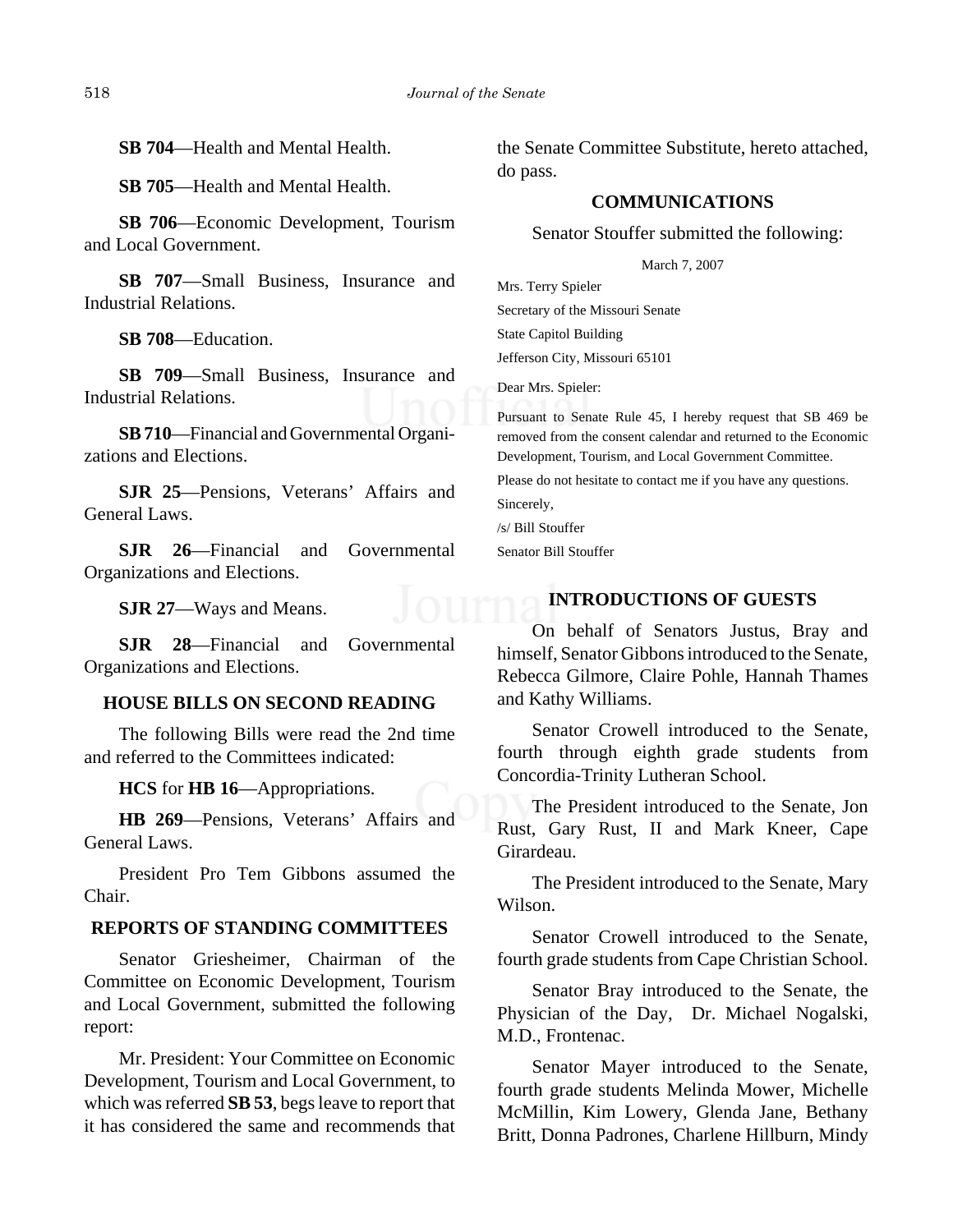Brown and Charlie Brown, Kennett.

Senator Bray introduced to the Senate, Jack Fox; parents and teachers and sixty-eight fourth grade students from Old Bonhomme School, Ladue.

Senator Engler introduced to the Senate,

#### SENATE CALENDAR \_\_\_\_\_\_

# THIRTY-EIGHTH DAY–MONDAY, MARCH 12, 2007

 $\sqrt{11111}$ 

# FORMAL CALENDAR

#### HOUSE BILLS ON SECOND READING

HCS for HB 678 HB 70-Day, et al HB 69-Day HCS for HB 620 HCS for HBs 40, 116 & 367 HCS for HBs 636, 308 & 173 HB 488-Wasson HB 46-Viebrock and Stevenson HCS for HB 346 HB 220-Stevenson HB 166-Hoskins HB 255-Bruns HCS for HB 221

HB 205-Marsh, et al HCS for HB 272 HB 319-Villa HB 344-Munzlinger, et al HB 351-Wood, et al HB 576-Cooper (120), et al HB 264-Cunningham (86) HCS for HB 459 HCS for HB 135 HCS for HB 405 HCS for HB 608 HB 732-Parson, et al

# THIRD READING OF SENATE BILLS

SB 164-Scott SCS for SB 64-Goodman and Koster SCS for SB 456-Gross

SB 268-Coleman SCS for SB 16-Scott SCS for SB 54-Koster

#### SENATE BILLS FOR PERFECTION

 1. SBs 239, 24 & 445-Stouffer, with SCS 2. SB 215-Loudon, with SCS

 3. SB 297-Loudon, with SCS 4. SB 40-Ridgeway

Richard Herbel, Richard Greminger, Robert Walker, Eva Daly, Sandy Koller and Mickey Koetting, Ste. Genevieve.

On motion of Senator Shields, the Senate adjourned until 4:00 p.m., Monday, March 12, 2007.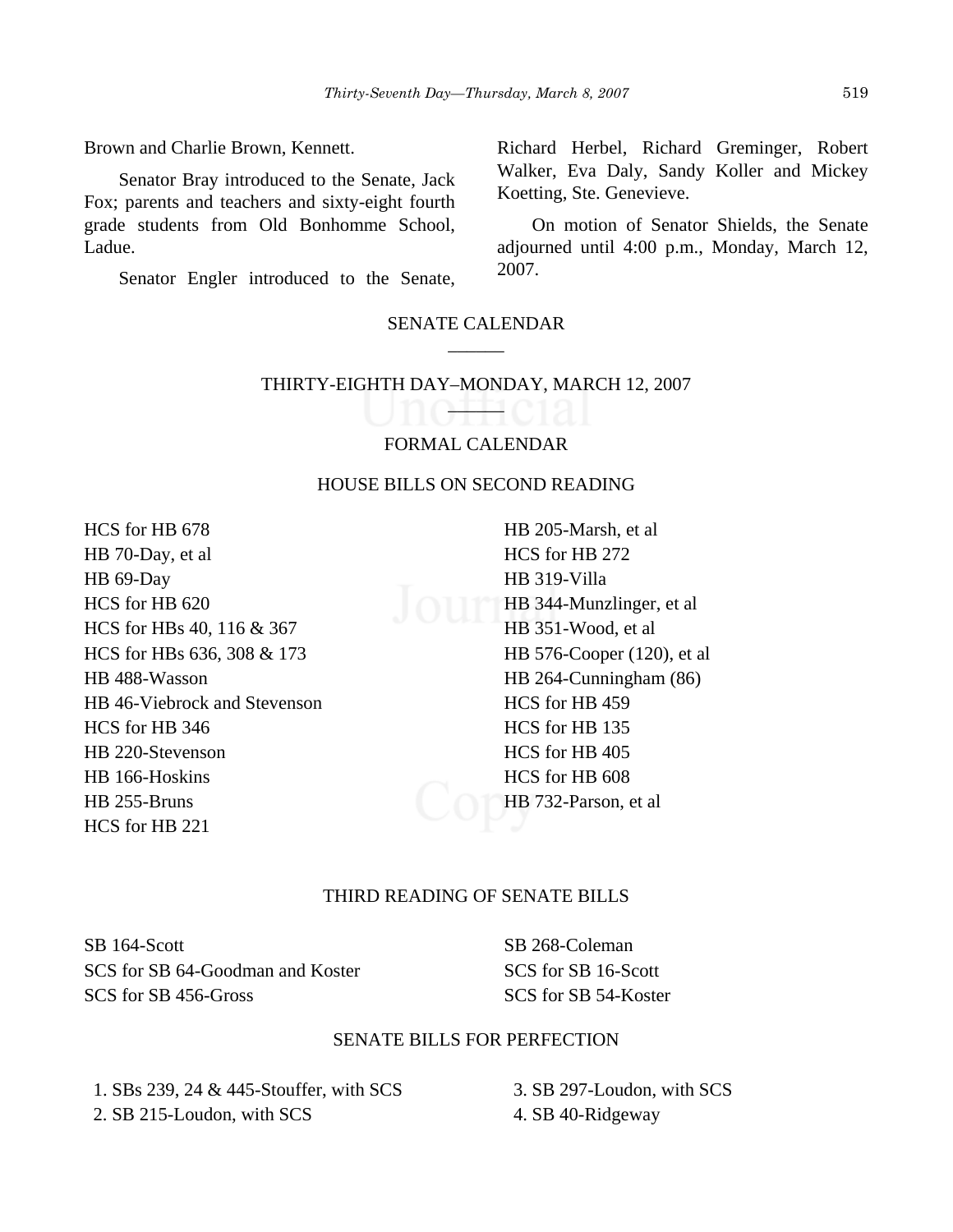6. SB 418-Champion, with SCS 7. SBs 260 & 71-Koster, et al, with SCS 8. SBs 370, 375 & 432-Scott and Koster, with SCS 9. SB 257-Engler, et al 10. SJRs 9 &17-Crowell and Bartle, with SCS 11. SB 242-Nodler, with SCS 12. SB 160-Rupp, with SCS 13. SB 320-Clemens, with SCS 14. SB 492-Crowell 15. SB 476-Crowell 16. SB 303-Loudon, et al 17. SB 363-Bartle 18. SB 82-Griesheimer, with SCS 19. SB 112-Rupp 20. SB 131-Rupp 21. SB 31-Nodler 22. SB 250-Ridgeway and Vogel 23. SB 570-Clemens 24. SB 444-Goodman

5. SB 47-Engler, with SCS

25. SB 364-Koster, with SCS 26. SB 591-Scott and Gibbons, with SCS 27. SB 400-Crowell, et al 28. SB 213-McKenna 29. SB 20-Griesheimer, with SCS 30. SB 85-Champion and Koster, with SCS 31. SB 429-Gibbons, with SCS 32. SB 5-Loudon, with SCS 33. SB 368-Barnitz, et al, with SCS 34. SB 417-Goodman 35. SB 534-Nodler 36. SB 254-Nodler, et al, with SCS 37. SJR 8-Ridgeway 38. SBs 45 & 39-Mayer, with SCS 39. SB 17-Shields, with SCS 40. SB 385-Gibbons, with SCS 41. SB 66-Rupp, with SCS 42. SB 313-Scott, with SCS 43. SB 453-Scott, with SCS 44. SB 391-Days, with SCS 45. SB 53-Koster and Engler, with SCS

# INFORMAL CALENDAR

#### SENATE BILLS FOR PERFECTION

SB 2-Gibbons, with SCS SB 3-Gibbons, with SCS SB 21-Griesheimer, with SCS SB 27-Bartle and Koster SB 75-Coleman, et al, with SCS SB 101-Mayer SB 155-Engler, with SCS SB 169-Rupp, with SCS, SS for SCS & SA 3 (pending) SB 204-Stouffer, with SCS & SS for SCS (pending)

| SB 274-Shields                                |
|-----------------------------------------------|
| SB 282-Griesheimer, with SCS & SS             |
| for SCS (pending)                             |
| SB 287-Crowell and Vogel                      |
| SB 292-Mayer                                  |
| SB 300-Bartle                                 |
| SB 389-Nodler, et al, with SCS & SS#2         |
| for SCS (pending)                             |
| SB 430-Shields, et al, with SCS, SS           |
| for SCS, SA $3 \&$ SA $1$ to SA $3$ (pending) |
|                                               |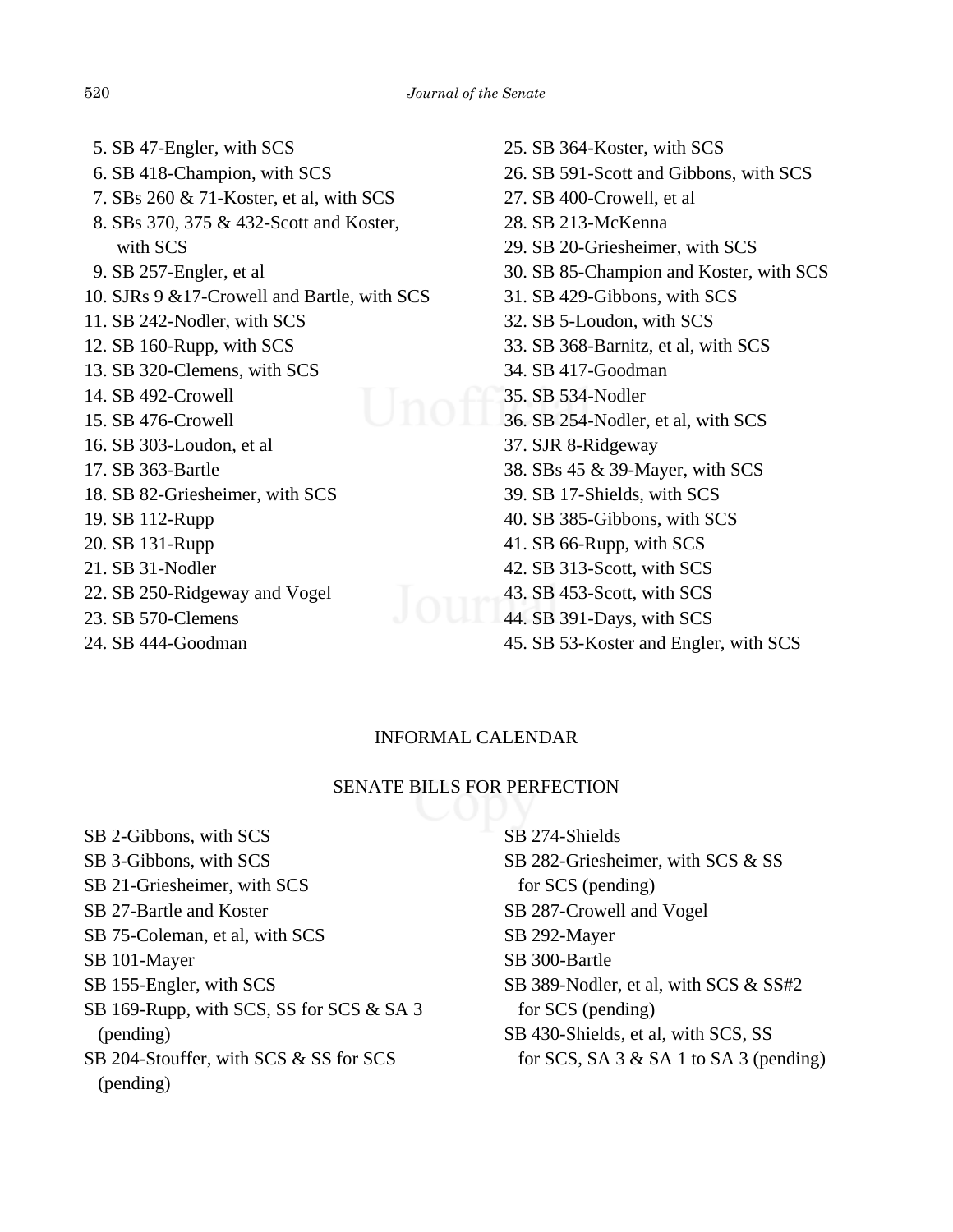#### CONSENT CALENDAR

Senate Bills

Reported 2/8

SB 211-Goodman

Reported 2/15

SB 8-Kennedy

| Reported 2/22 |  |
|---------------|--|
|---------------|--|

SB 395-McKenna

SB 166-Griesheimer SB 299-Purgason, with SCS SB 323-Graham SB 334-Griesheimer SB 345-Shoemyer SB 360-Goodman, with SCS SB 352-Clemens SB 139-Bray SB 200-Stouffer

SB 482-Gibbons, et al, with SCS SB 150-Mayer, with SCS SB 138-Bray SB 369-Scott, with SCS SB 509-Scott SB 510-Scott SB 525-Scott, with SCS SB 526-Scott, with SCS SB 550-Scott SB 593-Scott SB 594-Scott, with SCS

Reported 3/1

SB 543-Stouffer SB 549-Scott SB 416-Goodman SB 328-Engler SB 407-Shoemyer SB 309-Stouffer, with SCS SB 332-Stouffer SB 498-Scott SB 440-Days and Gibbons

Reported 3/8

SB 478-Gross SB 86-Champion, with SCS SB 559-Shields SB 497-Scott, with SCS SB 671-Justus SB 365-Koster, with SCS SB 502-Koster SB 333-Stouffer, with SCS SB 516-Goodman SB 426-Justus SB 488-Clemens